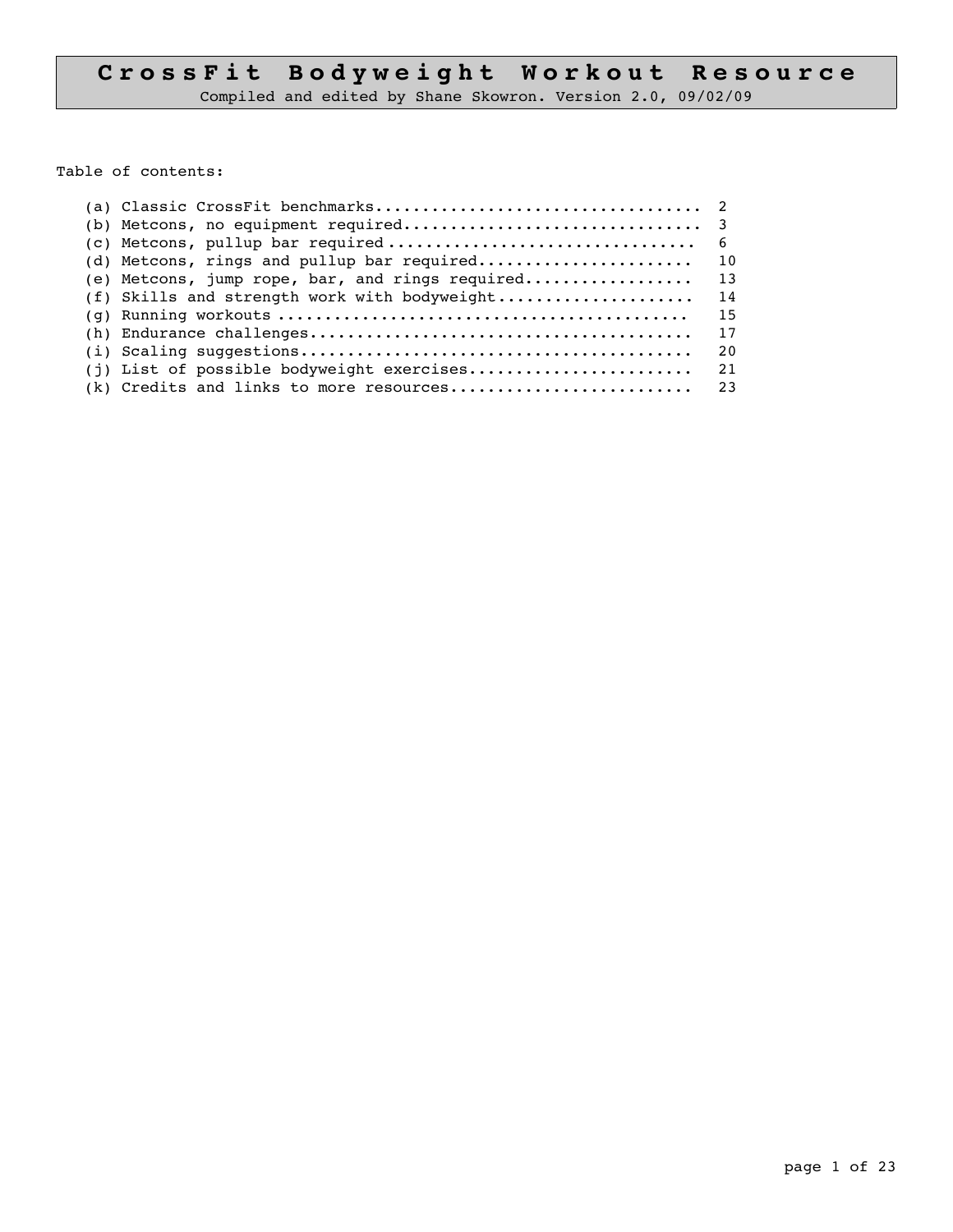| Classic CrossFit Bodyweight Benchmarks<br>Official Crossfit named WODs for benchmarking and competition                 |                                                                                                                                                                                                                                                                                                              |  |  |
|-------------------------------------------------------------------------------------------------------------------------|--------------------------------------------------------------------------------------------------------------------------------------------------------------------------------------------------------------------------------------------------------------------------------------------------------------|--|--|
| Angie<br>Complete in order:<br>100 pullups<br>100 pushups<br>100 situps<br>100 squats                                   | Murph<br>Run 1 mile<br>100 pullups<br>200 pushups<br>300 squats<br>Run 1 mile<br>Partition the pullups, pushups, and squats<br>as needed. Start and finish with a mile<br>run. If you've got a 20# vest or body<br>armor, wear it.                                                                           |  |  |
| Barbara<br>Complete 5 rounds, resting 3:00 between<br>each round:<br>20 pullups<br>30 pushups<br>40 situps<br>50 squats | Jason<br>100 squats<br>5 muscle-ups<br>75 squats<br>10 muscle-ups<br>50 squats<br>15 muscle-ups<br>25 squats<br>20 muscle-ups                                                                                                                                                                                |  |  |
| Ryan<br>5 rounds of:<br>7 muscle-ups<br>21 burpees<br>Each burpee 12" above max reach                                   | Griff<br>Run 800m<br>Run 400m backward<br>Run 800m<br>Run 400m backward                                                                                                                                                                                                                                      |  |  |
| Cindy<br>Complete as many rounds as possible in 20<br>minutes of:<br>5 pullups<br>10 pushups<br>15 squats               | Chelsea<br>Each minute on the minute for 30 minutes<br>of:<br>5 pullups<br>10 pushups<br>15 squats                                                                                                                                                                                                           |  |  |
| Mary<br>Complete as many rounds as possible in 20<br>minutes of:<br>5 handstand pushups<br>10 pistols<br>15 pullups     | Tabata Something Else<br>Complete 32 intervals of 20 seconds of work<br>followed by 10 seconds of rest where the<br>first 8 intervals are pullups, the second 8<br>are pushups, the third 8 intervals are<br>situps, and finally, the last 8 intervals<br>are squats. There is no rest between<br>exercises. |  |  |
| JT<br>$21-15-9$ reps of:<br>handstand pushups<br>ring dips<br>pushup                                                    | Nicole<br>Complete as many rounds as possible in 20<br>minutes of:<br>Run 400m<br>Max reps of pullups                                                                                                                                                                                                        |  |  |
| Annie<br>50-40-30-20-10 reps of:<br>double-unders<br>situps                                                             | Death by Pullups<br>With a continuously running clock do one<br>pull-up the first minute, 2 pullups the<br>second minute, 3 pullups the third<br>minute continuing as long as you are<br>able. Use as many sets each minute as<br>needed.                                                                    |  |  |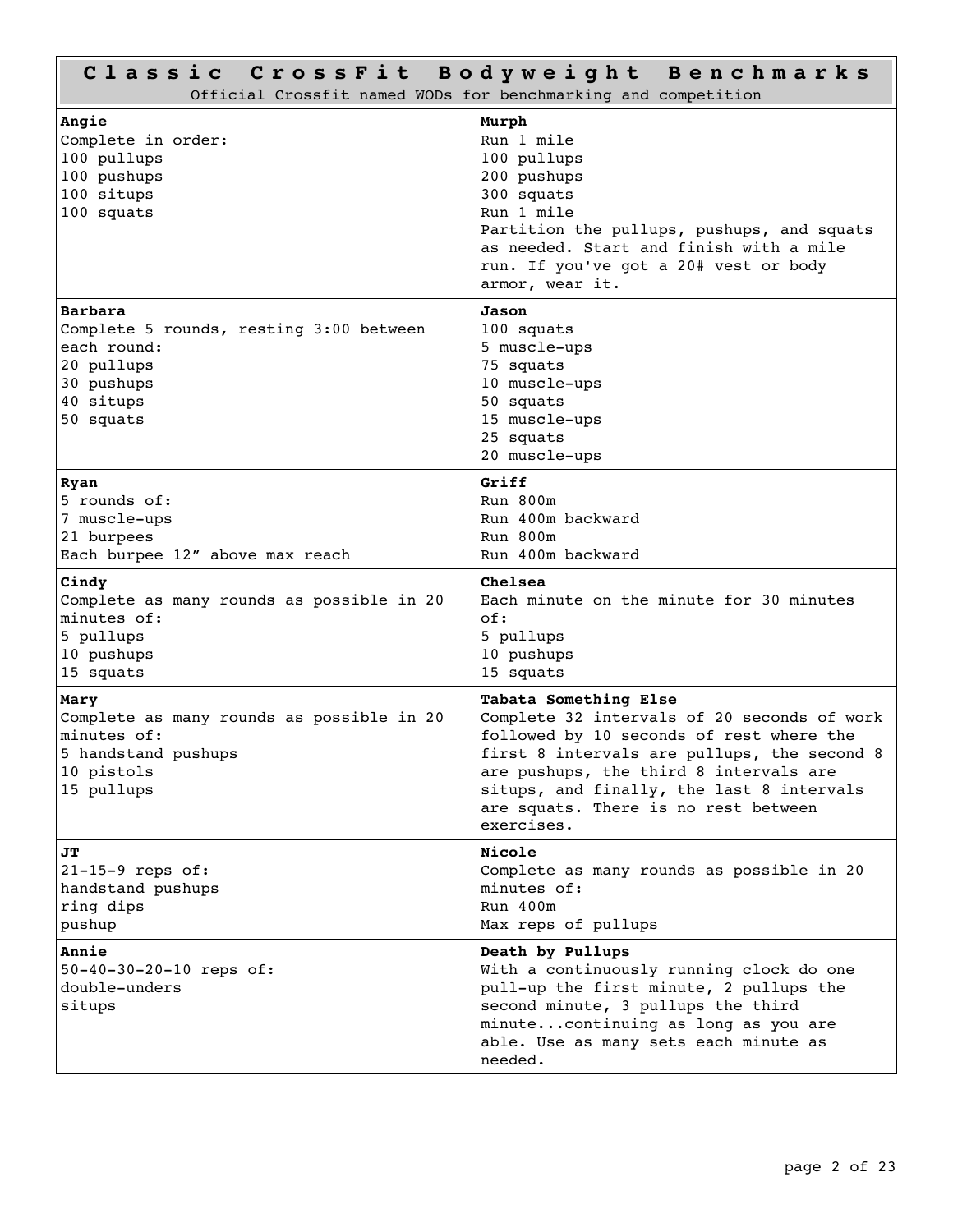| Metcons, no equipment required<br>Metabolic conditioning workouts with nothing needed but room to move.                                                                                       |                                                                                                                                                                             |  |
|-----------------------------------------------------------------------------------------------------------------------------------------------------------------------------------------------|-----------------------------------------------------------------------------------------------------------------------------------------------------------------------------|--|
| Walking lunge 400m                                                                                                                                                                            | 150 burpees                                                                                                                                                                 |  |
| 4 rounds of:<br>$Run$ 400 $m$<br>50 squats                                                                                                                                                    | 100-75-50-25 reps:<br>situps<br>flutterkicks (4 count)<br>Leq levers<br>(Source: NSC)                                                                                       |  |
| 50 burpees<br>jump 12" above max reach each one.                                                                                                                                              | Cummulative L-hold for total of 5:00. Use<br>bar, rings, or floor.<br>Stop timer when you drop out of position.<br>Record total time it takes to get 5:00.<br>(Source: NSC) |  |
| Crouching Tiger<br>50 squats<br>25 pushups<br>50 pistols<br>25 fingertip pushups<br>50 side lunges<br>25 knuckle pushups<br>50 walking lunges<br>25 diamond pushups<br>(Source: Chad McBroom) | 50 flutterkicks<br>50 situps<br>Run 400m<br>100 flutterkicks<br>100 situps<br>Run 400m<br>(Source: NSC)                                                                     |  |
| 20-16-12-8-4 reps of:<br>One-arm pushups<br>Pistols<br>(Source: NSC)                                                                                                                          | 4 rounds of:<br>50 pushups<br>50 situps<br>50 4ct flutterkicks<br>(Source: NSC)                                                                                             |  |
| 1 round Tabata sprints (hills if possible)<br>1 round Tabata bottom-to-bottom squats<br>There is no rest between exercises.<br>(Source: Shane Skowron)                                        | As many rounds as possible in 12 minutes<br>of:<br>10 pushups<br>15 situps<br>20m walking lunge<br>(Source: Crossfit Alpha)                                                 |  |
| $21-15-9$ reps of:<br>lunges (Each leg $\frac{1}{2}$ rep)<br>situps<br>burpees<br>(Source: Crossfit Alpha)                                                                                    | 5 rounds of:<br>50 mountain climbers (4 count)<br>25 situps<br>(Source: Crossfit Alpha)                                                                                     |  |
| 5 rounds of:<br>100 jumping jacks<br>100 mountain climbers<br>(Source: Crossfit Alpha)                                                                                                        | The Prison Workout<br>burpees: $20-19-183-2-1$<br>walk 25m after each set<br>(Source: Ken Andes)                                                                            |  |
| Long Cycle Burpees<br>50 rounds of:<br>1 squat<br>1 pushup<br>1 situp<br>1 superman<br>1 tuck jump<br>(Source: Crossfit Alpha)                                                                | 5 rounds of:<br>30 second isometric squat hold<br>20 squats<br>30 seconds isometric leaning rest<br>20 pushups<br>(Source: Crossfit Alpha)                                  |  |

Л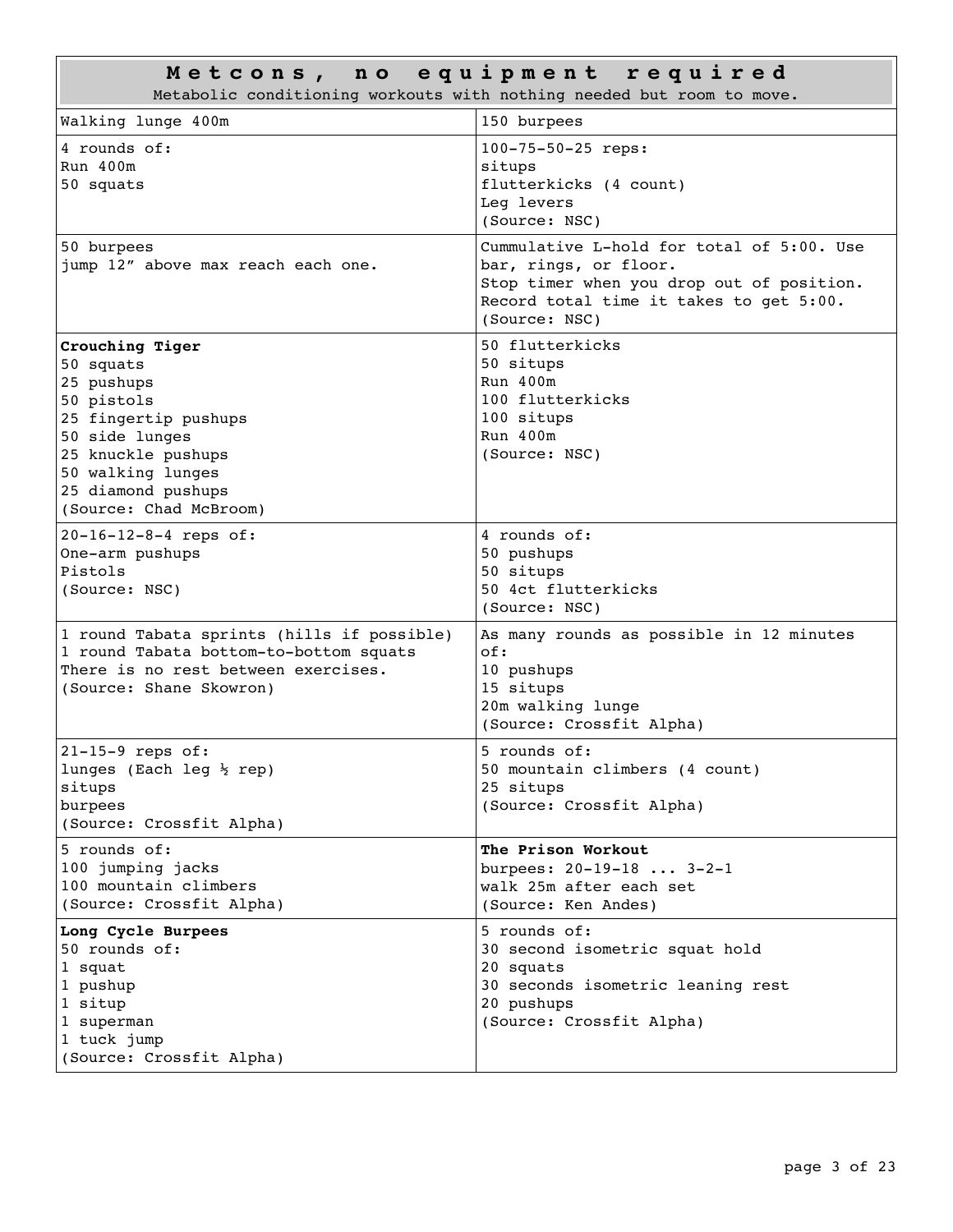| Metcons, no equipment required<br>Metabolic conditioning workouts with nothing needed but room to move.                                                                                                                                                                                                                                                                                                                                                    |                                                                                                                                                                                                                                                                                                                                                                                         |  |
|------------------------------------------------------------------------------------------------------------------------------------------------------------------------------------------------------------------------------------------------------------------------------------------------------------------------------------------------------------------------------------------------------------------------------------------------------------|-----------------------------------------------------------------------------------------------------------------------------------------------------------------------------------------------------------------------------------------------------------------------------------------------------------------------------------------------------------------------------------------|--|
| 50 jumping jacks<br>50 pushups<br>50 tuck jumps<br>50 situps<br>50 mountain climbers(50 each leg)<br>50 squats<br>50 jumping jacks<br>(Source: Crossfit Alpha)                                                                                                                                                                                                                                                                                             | 10 rounds of:<br>30 seconds handstand<br>30 seconds isometric squat<br>Score is cummulative time.<br>(Source: Crossfit Alpha)                                                                                                                                                                                                                                                           |  |
| Playing with pushups<br>Run 100m<br>20 pushups<br>5 burpees<br>15 clap pushups<br>5 burpees<br>10 chest-slap pushups<br>5 burpees<br>5 fingertip pushups<br>Run 100m<br>15 pushups<br>5 burpees<br>10 clap pushups<br>5 burpees<br>10 chest-slap pushups<br>5 burpees<br>5 fingertip pushups<br>Run 100m<br>10 pushups<br>5 burpees<br>10 clap pushups<br>5 burpees<br>10 chest-slap pushups<br>5 burpees<br>5 fingertip pushups<br>(Source: John Beieler) | Run 400m<br>Burpee-Broad Jump 25m<br>Walking Lunges 25m<br>Burpee-Broad Jump 25m<br>Bear Crawl 25m<br>Burpee-Broad Jump 25m<br>Walking Lunges 25m<br>Burpee-Broad Jump 25m<br>Bear Crawl 25m<br>Run 400m<br>(Source: Nick Hoel/Olympic CF)                                                                                                                                              |  |
| 100 situps<br>100 flutterkicks (4 count)<br>100 leg levers<br>(Source: NSC)                                                                                                                                                                                                                                                                                                                                                                                | Deck of Cards (Core Variation)<br>Take a deck of cards, shuffle. Face cards<br>are 10, Aces are 11, numbered cards as<br>valued. Flip each card and perform the<br>movement and the number of reps specified.<br>Cycle whole deck.<br>Hearts - burpees<br>Diamonds - mountain climbers $(4-ct)$<br>Spades - flutterkicks (4-ct)<br>Clubs - situps<br>Jokers - Run 400m<br>(Source: NSC) |  |
| 50 burpees<br>75 flutterkicks (4-count)<br>100 pushups<br>150 situps<br>(Source: STC)                                                                                                                                                                                                                                                                                                                                                                      | 5 rounds of:<br>10 burpees<br>20 box/bench jumps<br>30 pushups<br>40 squats<br>50 lunges<br>(Source: NSC)                                                                                                                                                                                                                                                                               |  |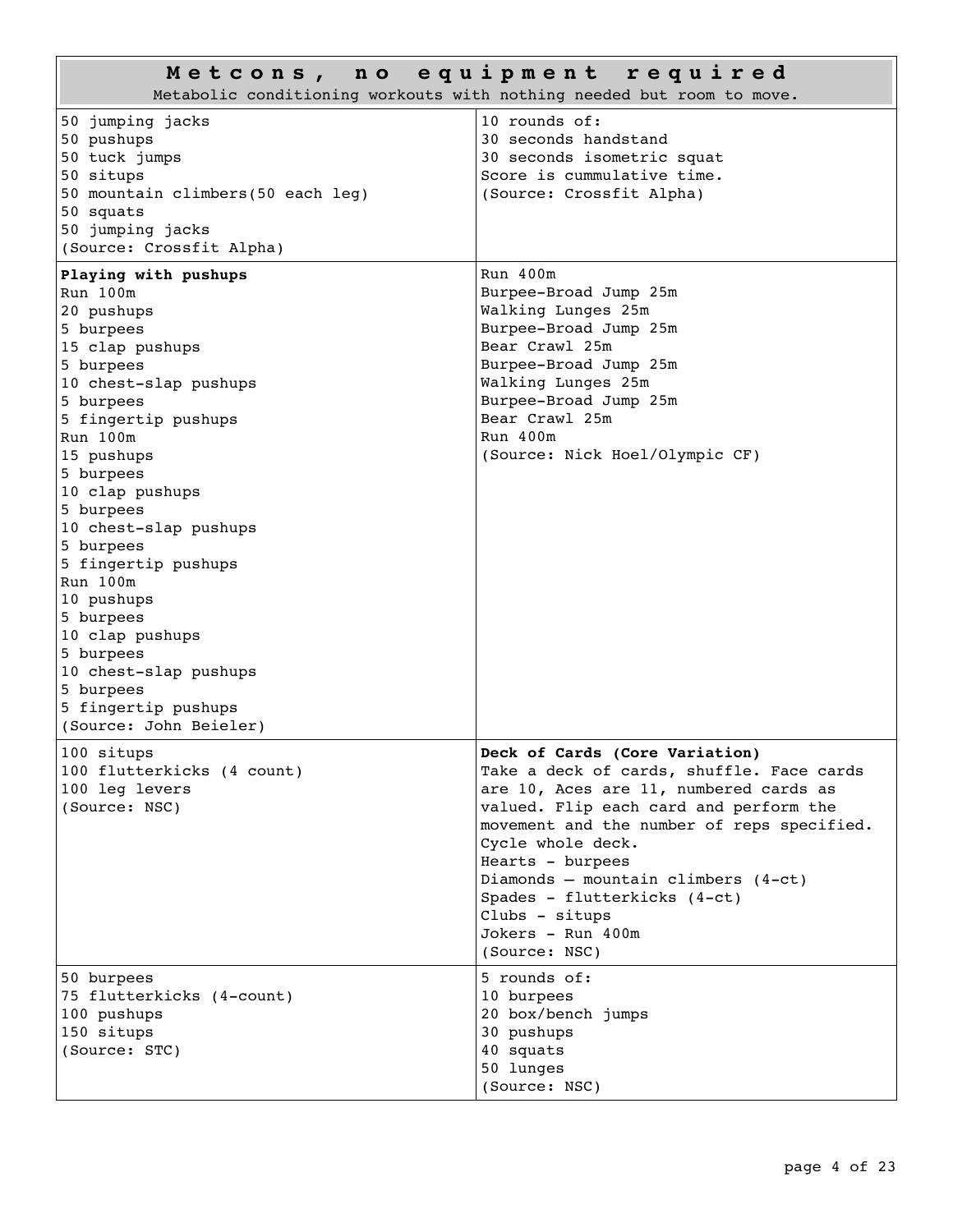| Metcons, no equipment required<br>Metabolic conditioning workouts with nothing needed but room to move.                  |                                                                                   |  |
|--------------------------------------------------------------------------------------------------------------------------|-----------------------------------------------------------------------------------|--|
| 4 rounds of:<br>50 walking lunges<br>50 squats<br>Run 400m<br>(Source: Shane Skowron)                                    | Run 5k, but every 2:00 do 20 pushups and<br>20 squats.<br>(Source: Shane Skowron) |  |
| 3 rounds of:<br>50 pushups<br>50 situps<br>50 squats                                                                     | 5 rounds of:<br>50 walking lunges<br>15 handstand pushups                         |  |
| 80 squats<br>10 handstand pushups<br>60 squats<br>20 handstand pushups<br>40 squats<br>30 handstand pushups<br>20 squats | 4 rounds of:<br>25 lunges<br>50 squats                                            |  |
| $5$ rounds of:<br>100 squats<br>20 lunges<br>35 pushups                                                                  | $5$ rounds of:<br>50 squats<br>30 handstand pushups                               |  |
| 2 rounds:<br>Max pushups 2:00<br>Max situps 2:00<br>Max flutterkicks 2:00<br>Max squats 2:00<br>(Source: STC)            | $3$ rounds of:<br>30yd bear crawl<br>30yd inch worm pushup<br>30yd burpee jumps   |  |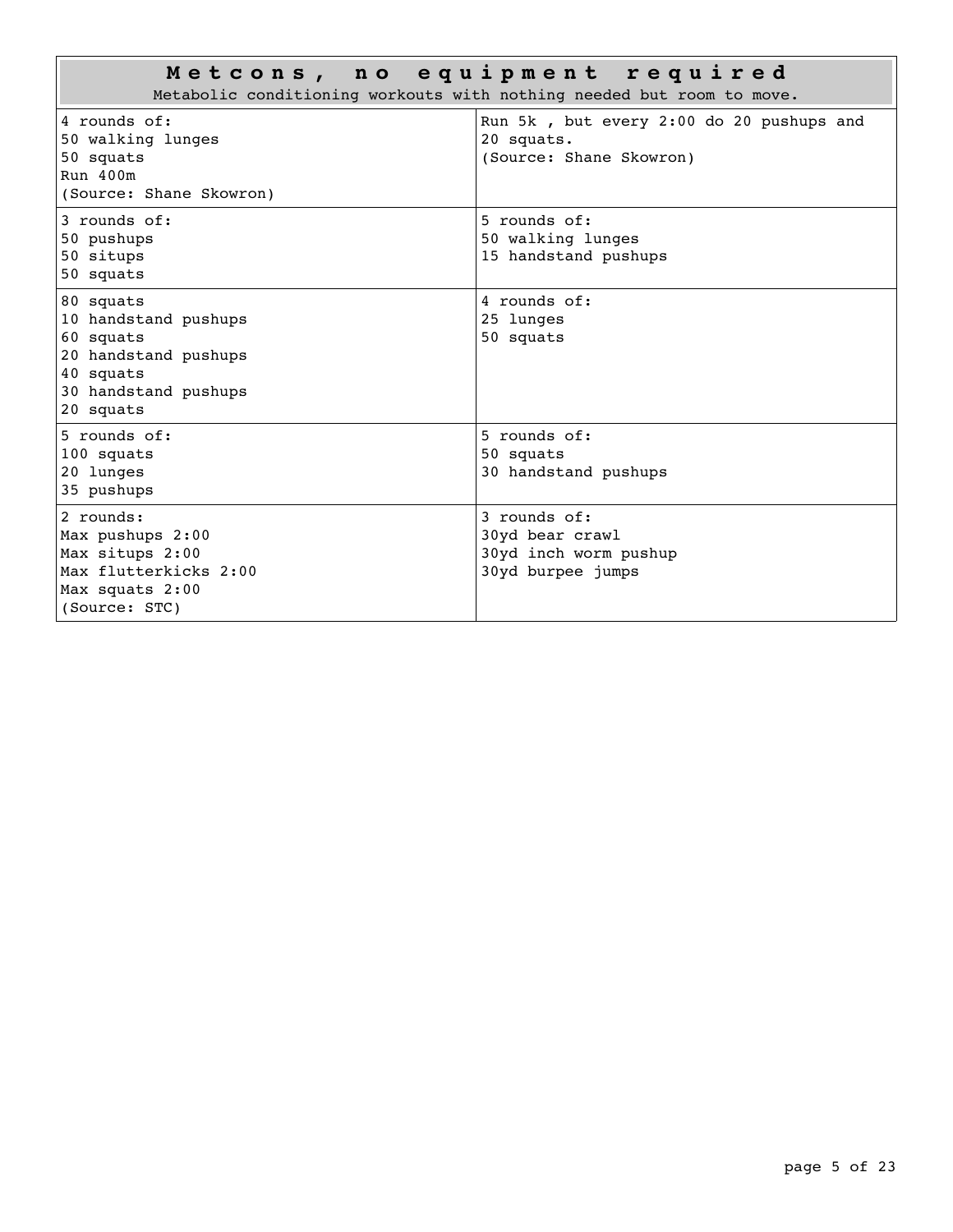| Metcons, pullup bar required<br>Metabolic conditioning workouts with nothing needed but a pullup bar.                                                                   |                                                                                                                               |  |
|-------------------------------------------------------------------------------------------------------------------------------------------------------------------------|-------------------------------------------------------------------------------------------------------------------------------|--|
| GI Jane<br>100 burpee-pullups<br>(Source: CFHQ)                                                                                                                         | As many rounds as possible in 20 minutes<br>of:<br>15 pullups<br>30 pushups<br>45 squats<br>(Source CFHQ)                     |  |
| Handstand pushups: 15-13-11-9-7-5-3-1<br>L-pullups: 1-3-5-7-9-11-13-15                                                                                                  | 3 rounds of:<br>Run 800m<br>50 pullups                                                                                        |  |
| 10 rounds of:<br>12 burpees<br>12 pullups                                                                                                                               | 5 rounds of:<br>15 L-pullups<br>30 pushups<br>45 situps                                                                       |  |
| 5 rounds of:<br>25 inverted burpees<br>25 pullups<br>25 burpees<br>(Inverted burpee: Starting supine, kip (or<br>sit-up and roll) to standing, kick-up to<br>handstand) | 30 handstand pushups<br>10 pullups<br>20 handstand pushups<br>20 pullups<br>10 handstand pushups<br>30 pullups                |  |
| Run 800 meters<br>40 L pullups<br>Run 800 meters<br>40 strict pullups<br>Run 800 meters<br>40 kipping pullups                                                           | 5 rounds of:<br>50 squats<br>30 pullups<br>15 handstand pushups                                                               |  |
| 100 squats<br>100 pullups<br>200 pushups<br>300 squats<br>100 lunges                                                                                                    | Bodyweight Fran<br>$21-15-9$ reps of:<br>burpees<br>pullups                                                                   |  |
| 21-15-9 reps of:<br>pullups<br>pushups<br>squat jumps to 12" above max reach<br>(Source: Shane Skowron)                                                                 | $50-35-20$ rep rounds of:<br>handstand pushups<br>pullups                                                                     |  |
| Repeat for 15 minutes:<br>20 seconds of pullups<br>20 seconds of situps<br>20 seconds of squats                                                                         | 100 pullups<br>200 pushups<br>300 squats<br>50 situps                                                                         |  |
| As many rounds as possible in 20 minutes<br>of:<br>25 pullups<br>50 pushups<br>75 squats                                                                                | As many rounds as possible in 20 minutes<br>of:<br>25 handstand pushups<br>50 pistols<br>75 pullups                           |  |
| As many rounds as possible in 20 minutes<br>of:<br>10 L pullups<br>20 squats                                                                                            | The Reckoning<br>Run 1 mile<br>100 bodyblasters (burpee-pullups-knees-to-<br>elbows)<br>Run 1 mile<br>(Source: Shane Skowron) |  |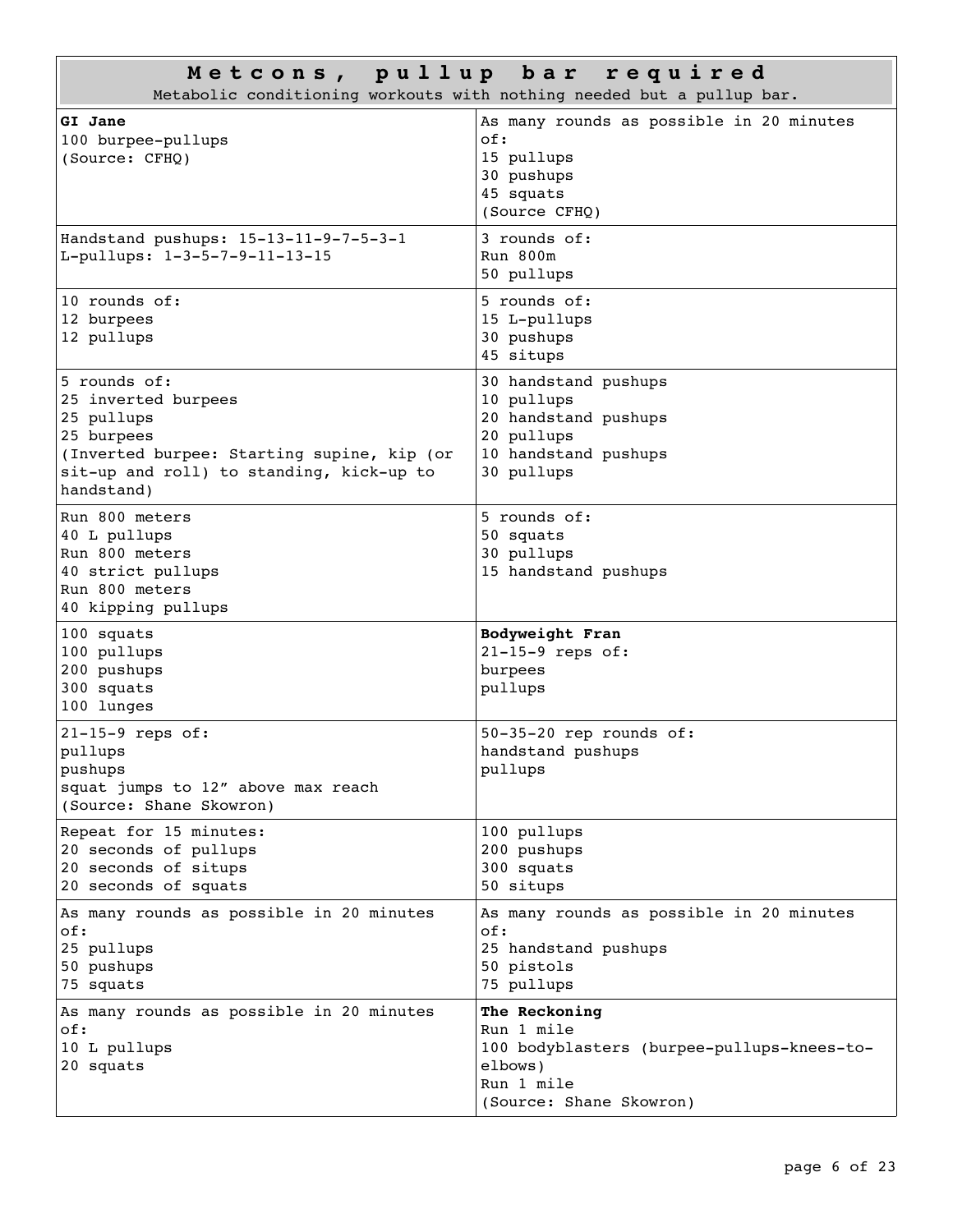| Metcons, pullup bar required<br>Metabolic conditioning workouts with nothing needed but a pullup bar.                                                                                                                                                                                                                                    |                                                                                                                                                                                                                |  |  |
|------------------------------------------------------------------------------------------------------------------------------------------------------------------------------------------------------------------------------------------------------------------------------------------------------------------------------------------|----------------------------------------------------------------------------------------------------------------------------------------------------------------------------------------------------------------|--|--|
| Running Tabata Something Else<br>Tabata pullups, 1 round<br>Run 1 mile<br>Tabata pushups, 1 round<br>Run 1 mile<br>Tabata situps, 1 round<br>Run 1 mile<br>Tabata squats, 1 round<br>Run 1 mile<br>For best time.<br>(Source: NSC)                                                                                                       | 10-20-30 reps of:<br>squat<br>handstand pushups<br>squat<br>pullups                                                                                                                                            |  |  |
| Running with Angie<br>100 pullups<br>Run 1 mile<br>100 pushups<br>Run 1 mile<br>100 situps<br>Run 1 mile<br>100 squats<br>Run 1 mile<br>(Source: NSC)                                                                                                                                                                                    | Murph Tribute<br>Run 1 mile<br>50 pullups<br>100 pushups<br>150 situps<br>200 squats<br>Run 1 mile<br>50 pullups<br>100 pushups<br>150 situps<br>200 squats<br>Run 1 mile<br>No partitioning.<br>(Source: NSC) |  |  |
| Deck of Cards<br>Take a deck of cards, shuffle. Face cards<br>are 10, Aces are 11, numbered cards as<br>valued. Flip each card and perform the<br>movement and the number of reps specified.<br>Cycle whole deck.<br>Hearts - pushups<br>Diamonds - pullups<br>Spades - situps<br>Clubs - squats<br>Jokers – Run 1 mile<br>(Source: NSC) | 5 rounds of:<br>30 handstand pushups<br>30 pullups                                                                                                                                                             |  |  |
| 100 squats<br>20 handstand pushups<br>30 pullups                                                                                                                                                                                                                                                                                         | 100 squats<br>9 handstand pushups<br>200 squats<br>15 handstand pushups<br>100 squats<br>21 handstand pushups                                                                                                  |  |  |
| 100 L-pullups                                                                                                                                                                                                                                                                                                                            | 100 squats<br>40 pullups<br>80 squats<br>32 pullups<br>60 squats<br>24 pullups<br>40 squats<br>16 pullups<br>20 squats<br>8 pullups                                                                            |  |  |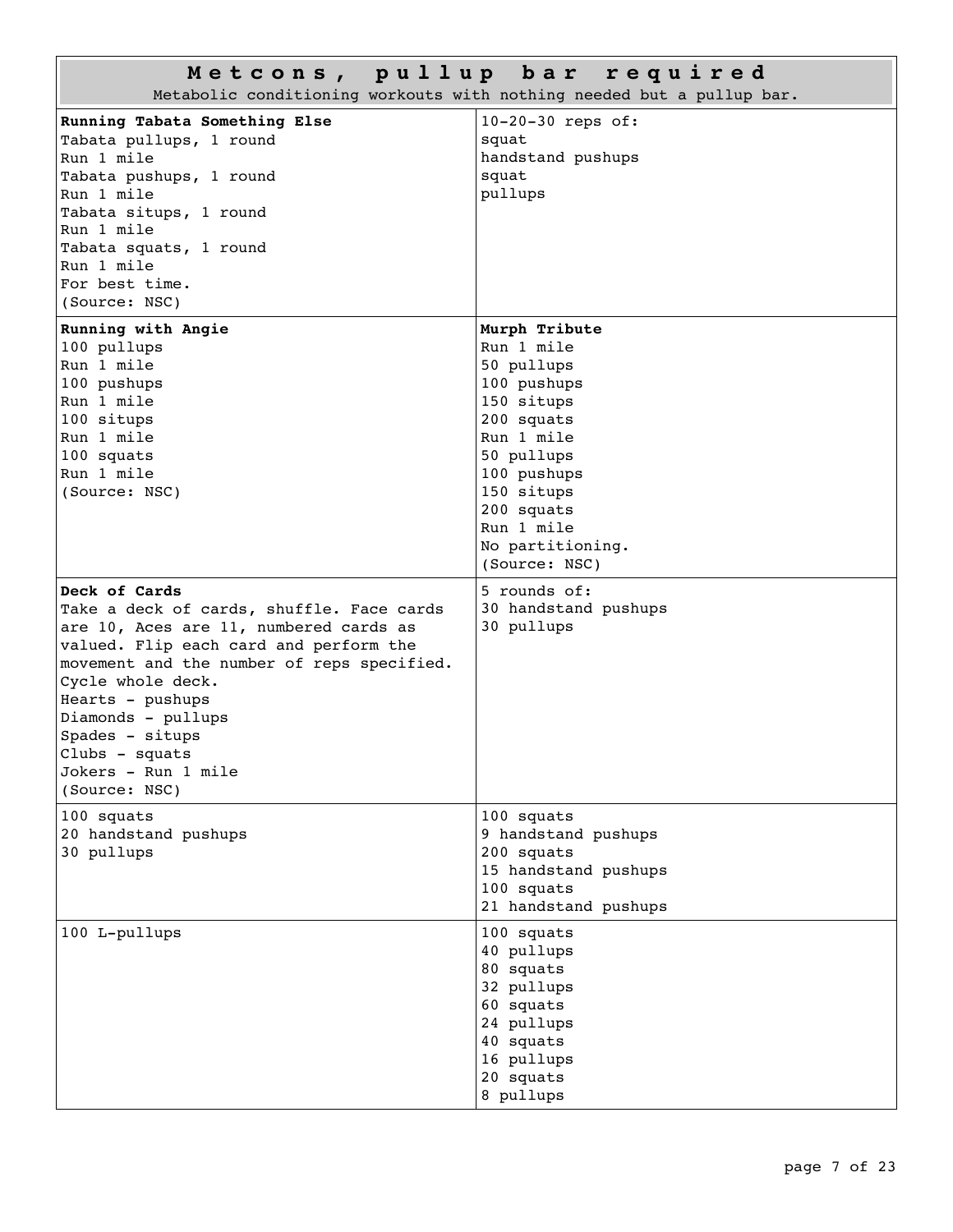## **M e t c o n s , p u l l u p b a r r e q u i r e d**

|                                                                                                                                                          | Metabolic conditioning workouts with nothing needed but a pullup bar.                                                                                                                                             |
|----------------------------------------------------------------------------------------------------------------------------------------------------------|-------------------------------------------------------------------------------------------------------------------------------------------------------------------------------------------------------------------|
| 10 rounds of:<br>10 pullups<br>20 pushups<br>30 squats                                                                                                   | As many rounds as possible in 20 minutes<br>of:<br>7 handstand pushups<br>12 L-pullups                                                                                                                            |
| 50 squats<br>50 pullups<br>50 walking lunges<br>50 knees-to-elbows<br>5 handstand pushups<br>50 situps<br>5 handstand pushups<br>50 squats<br>50 pullups | 100 squats<br>25 situps<br>100 squats<br>25 situps<br>100 squats<br>25 knees-to-elbows<br>100 squats<br>25 handstand pushups                                                                                      |
| 2 rounds of:<br>35 squats<br>35 knees-to-elbows<br>35 squats<br>35 situps<br>35 lunges<br>35 squats                                                      | $21-18-15-12-9-6-3$ of:<br>squats<br>L-pullups<br>knees-to-elbows                                                                                                                                                 |
| 7 rounds of:<br>35 squats<br>25 pushups<br>15 pullups                                                                                                    | $21-15-9$ reps of:<br>Body blasters (burpee-pullup-knees-to-<br>elbows)<br>box jump burpees<br>Belushi burpees (on jump turn 180 degrees)<br>Burpee Jacks (plank jack to jumping jack)<br>(Source: Robert Pierce) |
| 3 rounds of:<br>100 squats<br>25 L-pullups<br>30 handstand pushups                                                                                       | 5 rounds of:<br>9 handstand pushups<br>9 pullups                                                                                                                                                                  |
| 3 rounds with 2:00 rests between each<br>round:<br>50 squats<br>30 pullups<br>40 pushups<br>50 squats                                                    | 21 pullups<br>50 squats<br>21 knees-to-elbows<br>18 pullups<br>50 squats<br>18 knees-to-elbows<br>15 pullups<br>50 squats<br>15 knees-to-elbows<br>12 pullups<br>50 squats<br>12 knees-to-elbows                  |
| 20 pieces of Angie<br>20 rounds of:<br>5 pullups<br>5 pushups<br>5 situps<br>5 squats<br>(Source: Crossfit PC)                                           | 100 squats<br>21 handstand pushups<br>30 pullups<br>100 squats<br>30 pullups<br>21 handstand pushups<br>100 squats                                                                                                |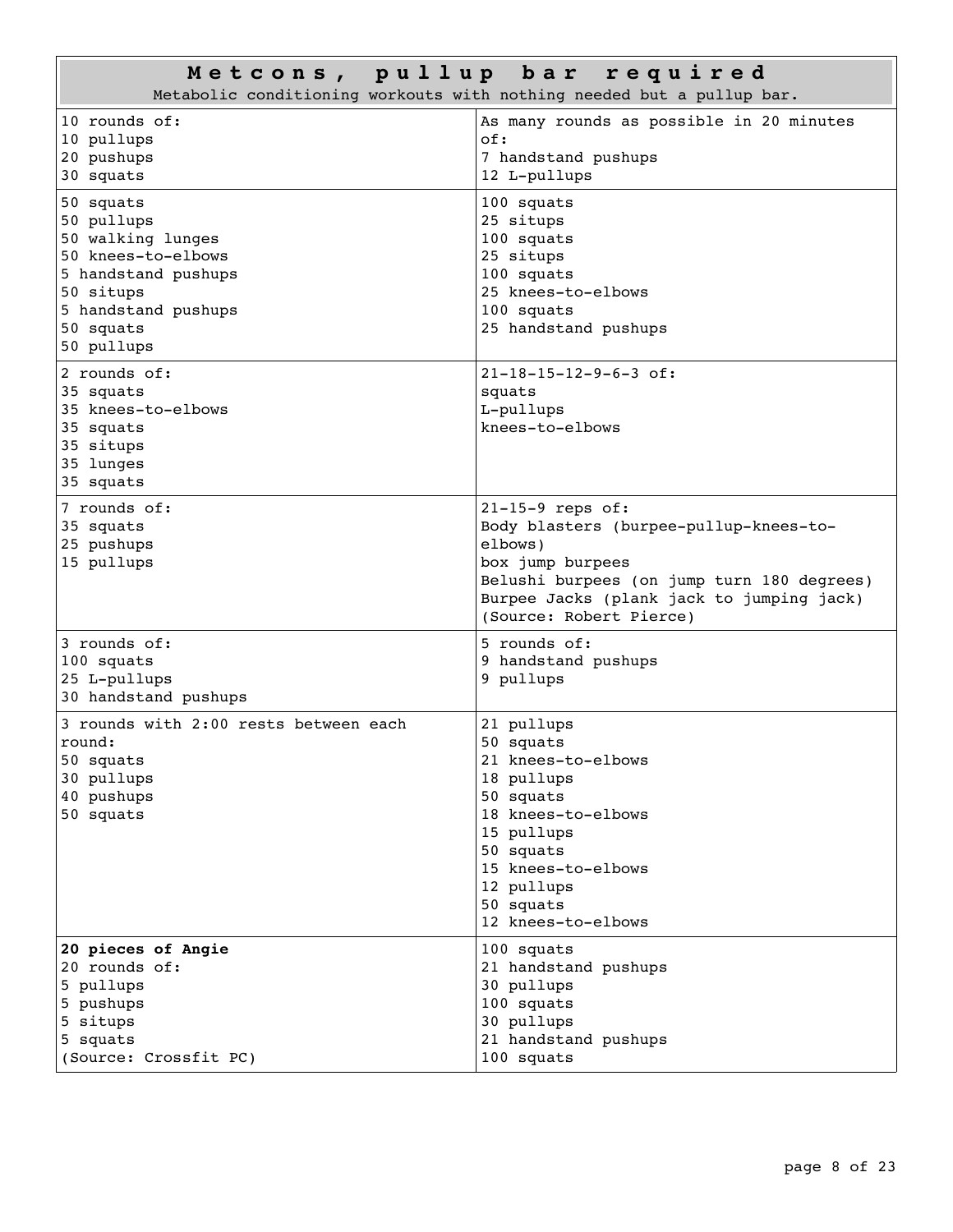|                                                                                                                                  | Metcons, pullup bar required<br>Metabolic conditioning workouts with nothing needed but a pullup bar.                  |
|----------------------------------------------------------------------------------------------------------------------------------|------------------------------------------------------------------------------------------------------------------------|
| 5 rounds of:<br>20 squats<br>20 pushups<br>20 pullups                                                                            | 50-40-30-20-10 reps<br>pullups<br>squat jumps<br>(Source: Shane Skowron)                                               |
| Run 1 mile<br>30 pullups (chest to bar)<br>60 pushups<br>(Source: STC)                                                           | 15 rounds for max reps:<br>pullups, 30 seconds on / 30 seconds off                                                     |
| 100 squats<br>20 handstand pushups<br>30 pullups<br>100 squats<br>30 pullups<br>20 handstand pushups<br>100 squats               | Fractured Runny Angie<br>Run 400 meters<br>25 pullups<br>25 pushups<br>25 situps<br>25 squats<br>(Source: Crossfit PC) |
| 150 squats<br>50 pushups<br>21 pullups<br>Run 800 meters<br>21 pullups<br>50 pushups<br>150 squats<br>(Source: thesealquest.com) | 50 L-pullups<br>50 handstand pushups<br>50 pistols<br>50 knees-to-elbows<br>(Source: Shane Skowron)                    |
| 3 rounds of:<br>Run 800m<br>30 burpees<br>30 knees-to-elbows<br>(Source: NSC)                                                    | 21-15-9 reps of:<br>handstand pushups<br>Inverted pullups                                                              |
| 20 Burpee Pullups<br>800m Run<br>20 Burpee Pullups<br>800m Run<br>20 Burpee Pullups<br>(Source: TSQ)                             |                                                                                                                        |

 $\Box$ 

T.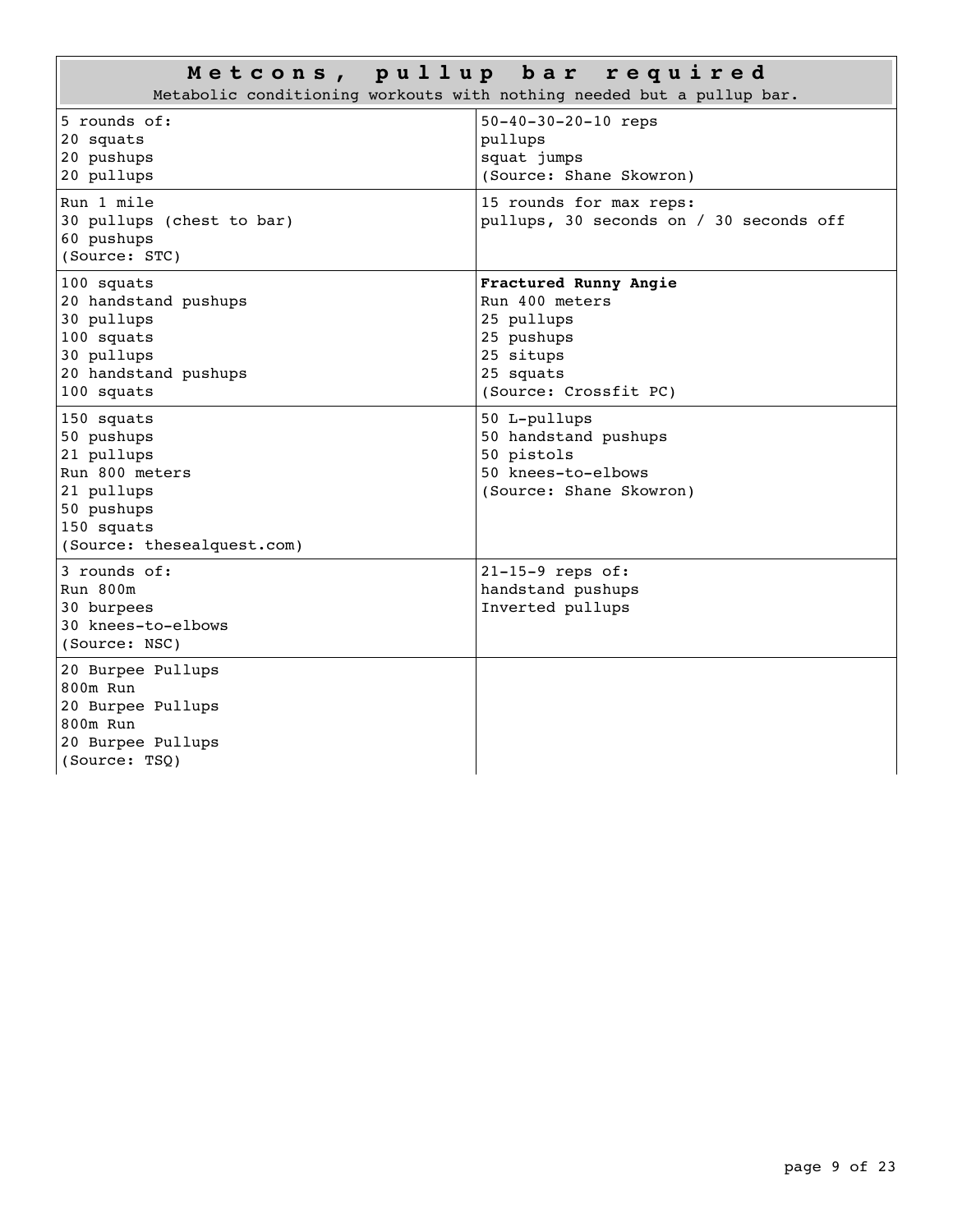|                                                                                                                                                                                                                                                                                                 | Metcons, rings required<br>Metabolic conditioning workouts that require rings and perhaps a pullup bar.                                                                                                                             |
|-------------------------------------------------------------------------------------------------------------------------------------------------------------------------------------------------------------------------------------------------------------------------------------------------|-------------------------------------------------------------------------------------------------------------------------------------------------------------------------------------------------------------------------------------|
| 50-40-30-20-10 reps of:<br>pullups<br>ring dips                                                                                                                                                                                                                                                 | 7 rounds of:<br>10 pistols, alternating<br>12 ring dips<br>15 pullups                                                                                                                                                               |
| 30 muscle-ups                                                                                                                                                                                                                                                                                   | 50 ring dips<br>Run 400 meters<br>50 pushups<br>Run 400 meters<br>50 handstand pushups<br>Run 400 meters                                                                                                                            |
| With a continuously running clock do one<br>muscle-up the first minute, 2 muscle-ups<br>the second minute, 3 muscle-ups the third<br>minute, as long as you can. Run 400m.<br>Repeat ladder for deadhang pullups. Run<br>400m. Repeat ladder for kipping pullups.<br>Run 400m.<br>(Source: NSC) | With a continuously running clock do 1 ring<br>dip the first minute, 2 ring dips the<br>second minute, 3 ring dip the third<br>minutecontinuing as long as you are<br>able. Use as many sets each minute as<br>needed. You may kip. |
| 50 ring dips<br>100 squats<br>50 ring dips<br>100 squats<br>50 ring dips                                                                                                                                                                                                                        | 5 rounds of:<br>21 pullups<br>21 ring dips                                                                                                                                                                                          |
| $21-15-9$ reps of:<br>ring pushups<br>ring dips                                                                                                                                                                                                                                                 | 5 rounds of:<br>Max ring dips in 1:00<br>Rest $1:00$<br>Max ring pushups in 1:00<br>Rest $1:00$<br>(Source: NSC)                                                                                                                    |
| Bodyweight Lynne<br>5 rounds of:<br>Max rep ring dips (no kipping)<br>Max rep pullups (kipping)<br>Rest as needed.                                                                                                                                                                              | 4 rounds of:<br>50 squats<br>5 muscle-ups                                                                                                                                                                                           |
| 100 squats<br>30 muscle-ups<br>100 squats                                                                                                                                                                                                                                                       | $3$ rounds of:<br>100 squats<br>50 ring dips<br>30 L-pullups                                                                                                                                                                        |
| 3 rounds of:<br>100 squats<br>20 ring pushups<br>12 pullups                                                                                                                                                                                                                                     | 5 rounds of:<br>50 squats<br>15 ring pushups                                                                                                                                                                                        |
| $10 - 9 - 8 - 7 - 6 - 5 - 4 - 3 - 2 - 1$<br>pullups<br>ring pushups<br>handstand pushups                                                                                                                                                                                                        | 2 rounds of:<br>21 lunges<br>21 pullups<br>21 squats<br>21 ring dips<br>21 handstand pushups                                                                                                                                        |
| As many rounds as possible in 20 minutes:<br>10 False grip ring pullups (rings to chest)<br>10 ring dips (go as deep as possible)                                                                                                                                                               | 5 rounds of:<br>50 squats<br>21 ring dips<br>21 handstand pushups                                                                                                                                                                   |

 $\Box$ 

T.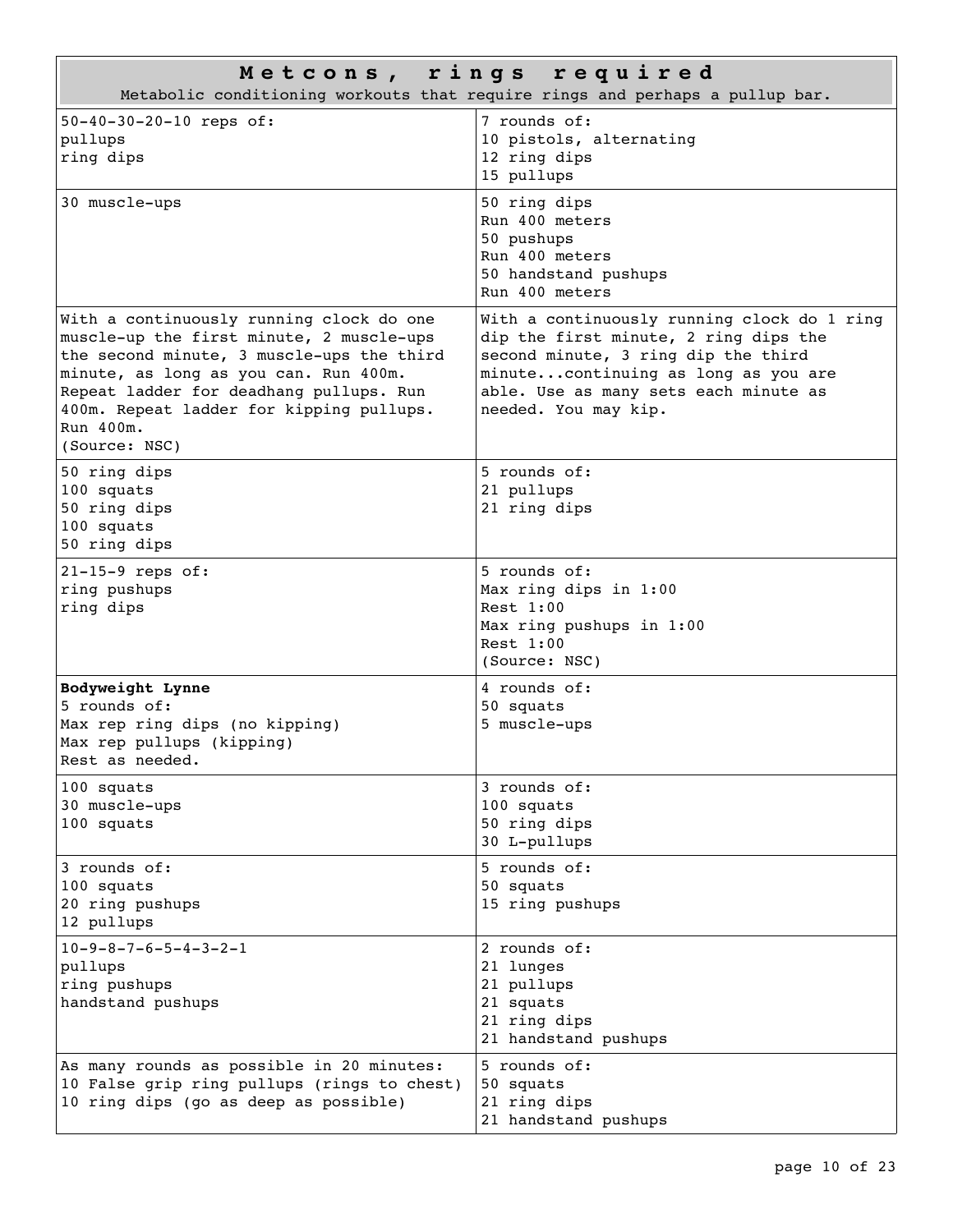| Metcons, rings required<br>Metabolic conditioning workouts that require rings and perhaps a pullup bar.                                                                                                                                                                                                                                     |                                                                                                                                                                                                    |  |
|---------------------------------------------------------------------------------------------------------------------------------------------------------------------------------------------------------------------------------------------------------------------------------------------------------------------------------------------|----------------------------------------------------------------------------------------------------------------------------------------------------------------------------------------------------|--|
| 7 rounds of:<br>20 ring dips<br>20 pullups<br>20 lunges                                                                                                                                                                                                                                                                                     | Seppuku<br>10 rounds of:<br>10 L-pull ups<br>10 ring pushups<br>10 knees-to-elbows<br>(Source: Ian Carver)                                                                                         |  |
| Burning Rings of Fire<br>10 ring pushups<br>10 Archer pushups (5 each side)<br>10 ring Flyes<br>10 Wide Grip ring pushups<br>10 Single-leg ring pushups (5 each led)<br>10 Pseudo-planche ring pushups<br>10 Jackknife ring pushups<br>10 Dive Bomber ring pushups<br>10 Elevated ring pushups<br>10 ring pushups<br>(Source: Chad McBroom) | 25 handstand pushups<br>25 squats<br>25 pullups<br>25 pistols<br>25 muscle-ups                                                                                                                     |  |
| 3 rounds of:<br>100 squats<br>50 ring dips                                                                                                                                                                                                                                                                                                  | 4 rounds of:<br>5 muscle-ups<br>50 straight-leg lifts on rings<br>(Source: Shane Skowron)                                                                                                          |  |
| As many rounds as possible in 20 minutes<br>of:<br>10 pullups<br>10 ring dips<br>10 walking lunges                                                                                                                                                                                                                                          | 5 rounds of:<br>5 handstand pushups<br>5 muscle-ups                                                                                                                                                |  |
| 3 rounds of:<br>7 muscle-ups<br>100 squats                                                                                                                                                                                                                                                                                                  | 120 pullups and 120 ring dips. Break up any<br>way you can.                                                                                                                                        |  |
| 5 rounds of:<br>10 ring dips<br>15 pullups<br>20 handstand pushups                                                                                                                                                                                                                                                                          | 25 squats<br>25 situps<br>25 lunges<br>25 handstand pushups<br>25 pushups<br>25 knees-to-elbows<br>25 ring dips<br>25 pullups                                                                      |  |
| 50 squats<br>50 jumping pullups<br>50 steps walking lunge<br>50 knees-to-elbows<br>50 handstand pushups<br>50 situps<br>50 ring dips<br>50 squats<br>50 pushups                                                                                                                                                                             | Run 1 mile<br>60 push ups<br>40 ring dips<br>20 handstand pushups<br>10 pistols (each leg $\frac{1}{2}$ rep)<br>20 handstand pushups<br>40 ring dips<br>60 push ups<br>Run 1 mile<br>(Source: NSC) |  |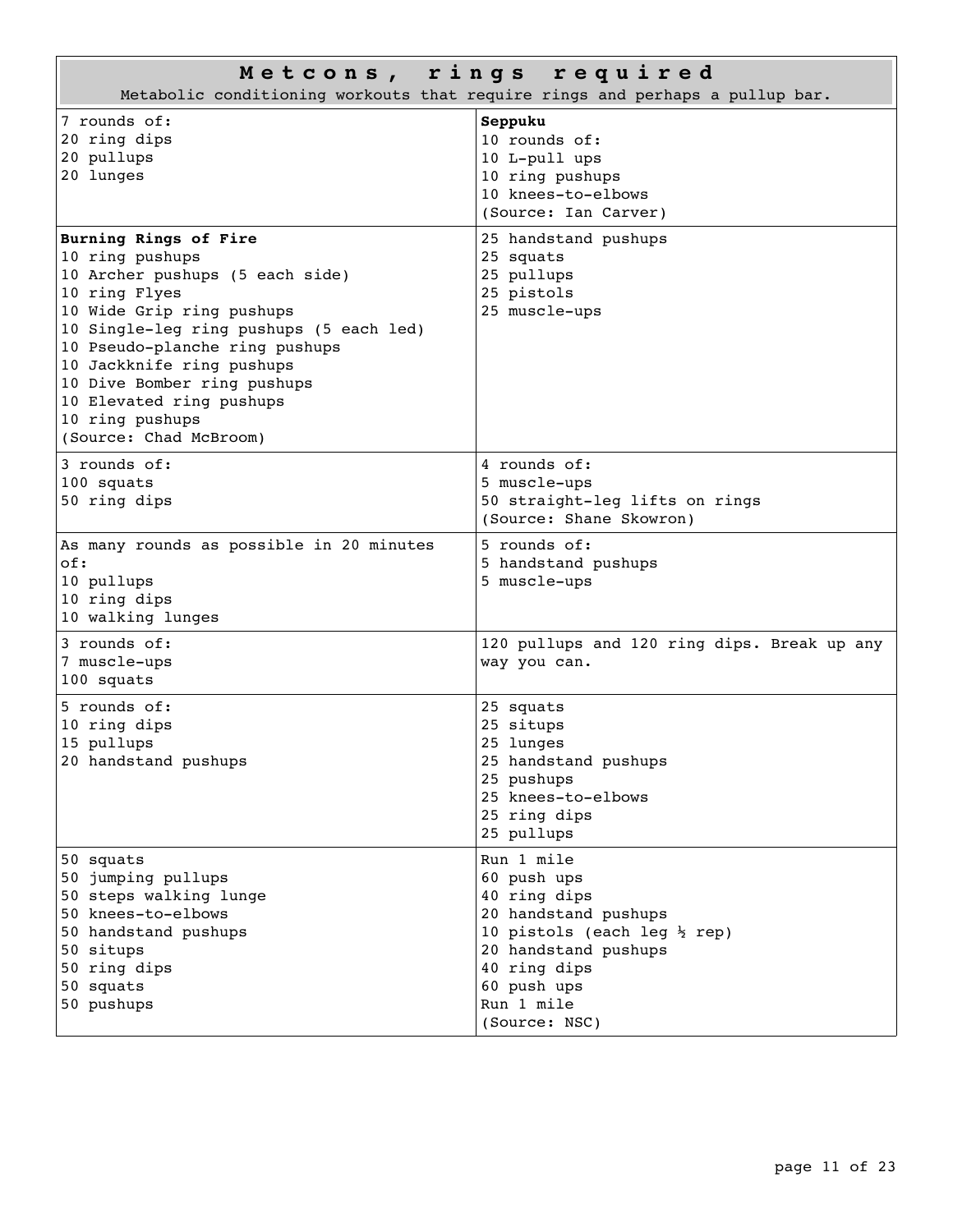|                                                                                                          | Metcons, rings required<br>Metabolic conditioning workouts that require rings and perhaps a pullup bar.                                                                                                 |
|----------------------------------------------------------------------------------------------------------|---------------------------------------------------------------------------------------------------------------------------------------------------------------------------------------------------------|
| Ladder for 45 minutes:<br>Pullups by 1<br>Ring dips by 2<br>Pushups by 3<br>Situps by 3<br>(Source: TSO) | 100 burpees<br>100 handstand pushups<br>100 pullups<br>100 ring dips<br>100 ring rows<br>100 pushups<br>100 windshield wipers<br>100 situps<br>100 knees to elbows<br>100 flutterkicks<br>(Source: TSO) |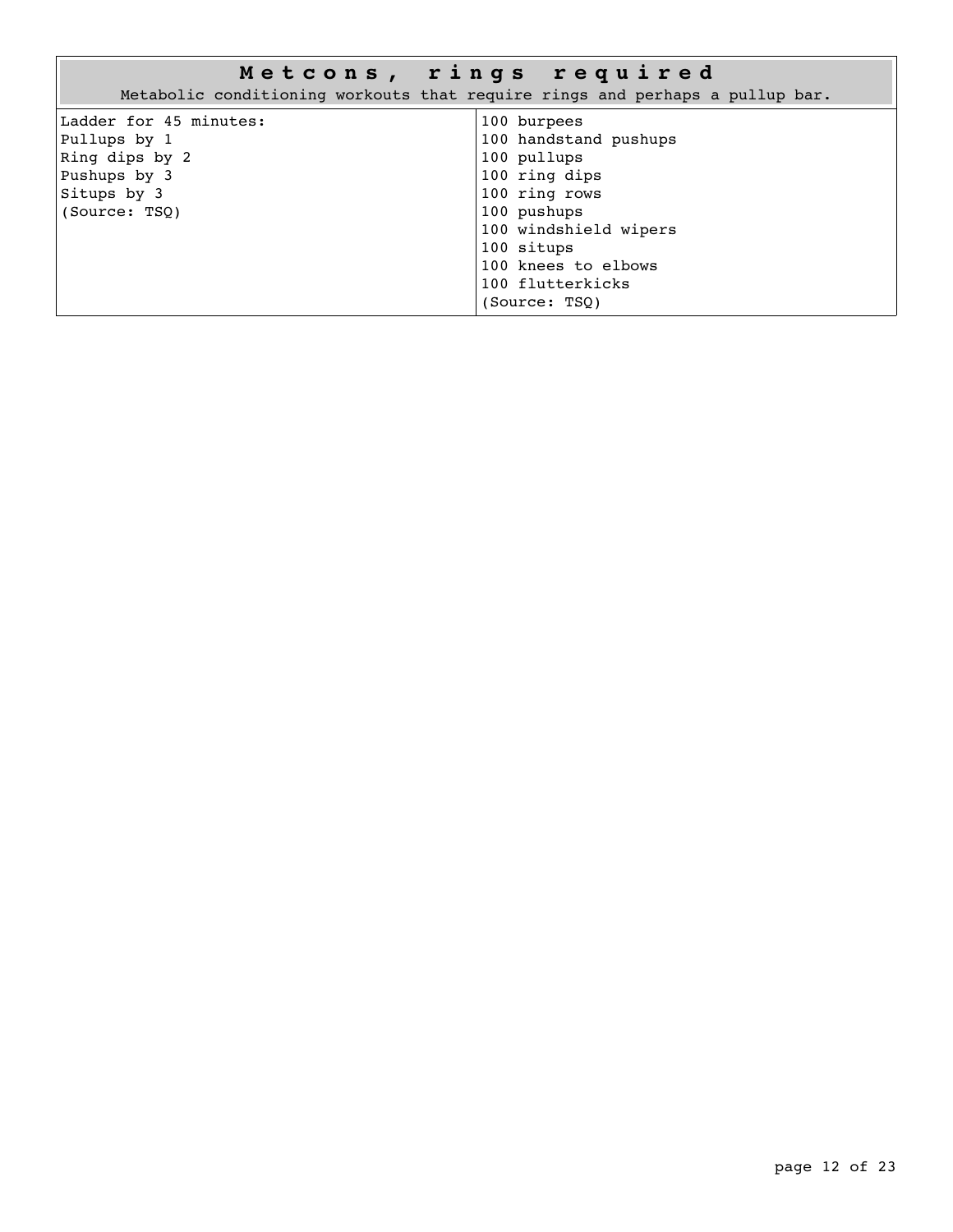|                                          | Metcons, jump rope required                                                        |  |
|------------------------------------------|------------------------------------------------------------------------------------|--|
|                                          | Metabolic conditioning workouts that require a jump rope along with rings and/or a |  |
| pullup bar.                              |                                                                                    |  |
| Ash                                      | Ivan the Terrible                                                                  |  |
| 3 rounds, 90 seconds per station of:     | 90 seconds of jumping rope                                                         |  |
| burpees                                  | 50 lunges                                                                          |  |
| pushups                                  | 50 pushups                                                                         |  |
| box/bench jumps                          | 50 situps                                                                          |  |
| pullups                                  | 90 seconds of jumping rope                                                         |  |
| Double Unders                            | 40 lunges                                                                          |  |
| squats                                   | 40 pushups                                                                         |  |
| (Source: Ben Ericson)                    | 40 situps                                                                          |  |
|                                          | 90 seconds of jumping rope                                                         |  |
|                                          | 30 lunges                                                                          |  |
|                                          | 30 pushups                                                                         |  |
|                                          | 30 situps                                                                          |  |
|                                          | 90 seconds of jumping rope                                                         |  |
|                                          | 20 lunges                                                                          |  |
|                                          | 20 pushups                                                                         |  |
|                                          | 20 situps                                                                          |  |
|                                          | 90 seconds of jumping rope                                                         |  |
|                                          | 10 lunges                                                                          |  |
|                                          | 10 pushups                                                                         |  |
|                                          | 10 situps                                                                          |  |
|                                          | (Source: Ian Carver)                                                               |  |
|                                          |                                                                                    |  |
| 5 rounds of:                             | <b>Bad Snake</b>                                                                   |  |
| 50 squats                                | 100 rope jumps                                                                     |  |
| 100 rope jumps                           | 21 knees-to-elbows                                                                 |  |
|                                          | 50 Push ups                                                                        |  |
|                                          | 15 L-Pull ups                                                                      |  |
|                                          | 100 rope jumps                                                                     |  |
|                                          | 15 knees-to-elbows                                                                 |  |
|                                          | 35 Push ups                                                                        |  |
|                                          | 12 L-Pull ups                                                                      |  |
|                                          | 100 rope jumps                                                                     |  |
|                                          | 12 knees-to-elbows                                                                 |  |
|                                          | 20 Push ups                                                                        |  |
|                                          | 9 L-Pull ups                                                                       |  |
|                                          | (Source: Ian Carver)                                                               |  |
| <b>Balboa</b>                            | 50 situps                                                                          |  |
| 4 rounds of:                             | 50 double-unders                                                                   |  |
| 100 jump ropes                           | 50 situps                                                                          |  |
| Run 400 meters                           | 50 walking lunges                                                                  |  |
| 10 Bodyblasters (burpee-pullup-knees-to- | 50 situps                                                                          |  |
| elbows)                                  | 50 burpees                                                                         |  |
| (Source: Chad McBroom)                   | 50 situps                                                                          |  |
|                                          | 3 rounds of:                                                                       |  |
| 50-30-20 reps of:<br>double-unders       | 50 double-unders                                                                   |  |
| pushups                                  | 75 squats                                                                          |  |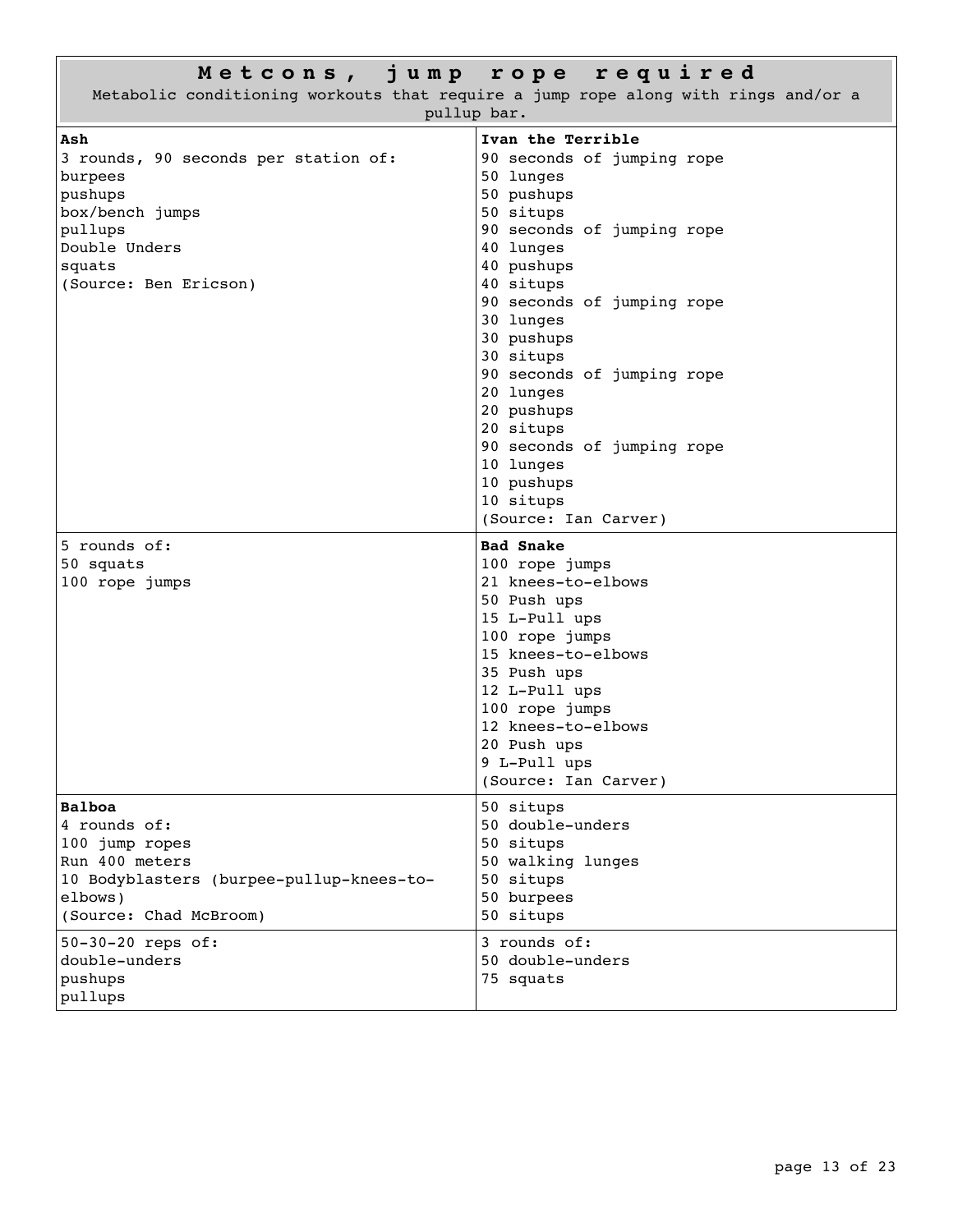## **Strength and Skills with Bodyweight**

Suggestions for developing strength with minimal access to equipment

| Mobility stretches and warmups          | Workout suggestions                              |
|-----------------------------------------|--------------------------------------------------|
| Third world squat                       | Treat all of these as you would a typical        |
| Shoulder dislocates (use a stick)       | strength workout - focus on total force applied, |
| Plank and pushup walkups                | technique, and adequate rest between sets.       |
| 25 pushups, 25 different hand positions |                                                  |
|                                         | Pistols 5x max on each leg. Rest after you've    |
|                                         | maxed on both legs. After each set, grab a       |
| Pose running drills:                    | heavier object to increase the load.             |
| Karaokes                                |                                                  |
| Wall drill                              | Pistol jumps 8x1 onto a box/bench/other object.  |
| Stable arm drill                        | Rest after you've done each leg once. Increase   |
| Butt kicks                              | height of object after each successful jump.     |
| Exaggerated forward lunge               |                                                  |
| Partner falling drill                   | Handstand pushups 5x5. Scale range of motion as  |
| Charlie's Angels drill                  | necessary. Be sure to keep spine straight to     |
| Leaning forward hopping                 | avoid injury. On each successful set, increase   |
| Timed runs at particular cadences       | the range of motion by using cement blocks,      |
|                                         | stack of books, or parallettes.                  |
|                                         |                                                  |
| Gymnastics skills to practice:          | Spend 30 minutes working on one of the skills    |
| Tumbling                                | and the appropriate progression exercises in the |
| L-sit from ground, bar, and rings       | list to the left.                                |
| Pistols                                 |                                                  |
| Muscle ups, on rings and bar            | With an appropriate-sized partner, hoist him/her |
| Planche and planche pushup              | on your back, do 10 squats, run 100m, and do 10  |
| Handstands, chair handstands            | squats. Repeat for 6 rounds with rest after each |
| Press to handstand                      | round.                                           |
| Human flag                              |                                                  |
| Elbow lever                             | 6 sets of max chest-to-bar deadhang pullups.     |
| Front lever, on rings or bar            | Touch bar lower on the chest or on abdomen for a |
| Back lever, on rings or bar             | heavier stimulus.                                |
| Iron Cross, on rings                    |                                                  |
| Maltese cross, on rings                 | Pick a difficult pushup standard and do 50 in    |
| Kip-ups                                 | any rep scheme you wish. Examples include        |
| Back flips, front flip                  | planche, clapping, chest-slapping, double-       |
|                                         | clapping, clap behind-the-back, clap-in-front-   |
| Athletics skills to develop:            | and-behind-the-back, triple-clapping, one-armed, |
| vertical leap                           | and one-armed-one-legged.                        |
|                                         |                                                  |
| long jump, triple jump                  | Do 15 sets of box jumps for height. Since this   |
| high jump                               | is a power test, it can sub an O-lifting         |
| sprint starts                           | session.                                         |
|                                         |                                                  |
|                                         | Do 6 sets of 100m sprints. Rest as needed after  |
|                                         | each sprint, up to 8 minutes if necessary. Treat |
|                                         | this in your programming as a power workout.     |
|                                         |                                                  |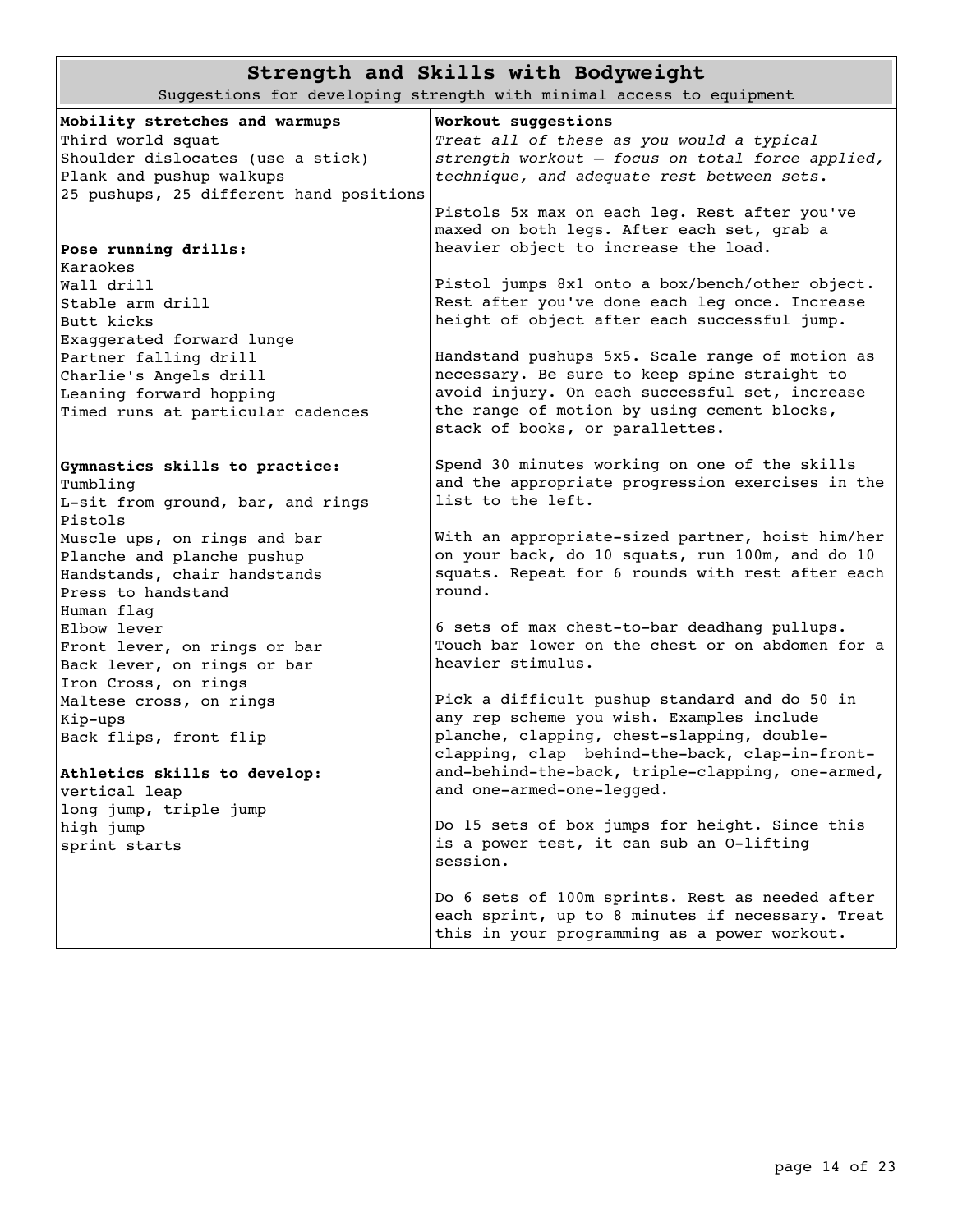| Running workouts                                                                                                                                                                                                                                                                                                                                                                                                                                                                                                                                     |                                                                                                                                                                                                                                                                                                                                                                                                                                                                                                                                                                                                                                                                                                      |  |
|------------------------------------------------------------------------------------------------------------------------------------------------------------------------------------------------------------------------------------------------------------------------------------------------------------------------------------------------------------------------------------------------------------------------------------------------------------------------------------------------------------------------------------------------------|------------------------------------------------------------------------------------------------------------------------------------------------------------------------------------------------------------------------------------------------------------------------------------------------------------------------------------------------------------------------------------------------------------------------------------------------------------------------------------------------------------------------------------------------------------------------------------------------------------------------------------------------------------------------------------------------------|--|
| Conversions:                                                                                                                                                                                                                                                                                                                                                                                                                                                                                                                                         | Special workouts:                                                                                                                                                                                                                                                                                                                                                                                                                                                                                                                                                                                                                                                                                    |  |
| $1 \text{ mi} = 1.609 \text{ k}$<br>$1 \text{ mi} = 5280 \text{ ft}$<br>$1 \text{ km} = 0.621 \text{ mi}$<br>$1 k = 1000m$<br>100 yd = $91.44$ m<br>$100 \text{ m} = 109.4 \text{ yd}$                                                                                                                                                                                                                                                                                                                                                               | Death by 10 meters<br>Set up 2 cones 10 meters apart. Each minute<br>complete one more trip across the cones<br>until you cannot continue within the<br>minute.                                                                                                                                                                                                                                                                                                                                                                                                                                                                                                                                      |  |
| Standard outdoor track: 400m<br>Standard indoor track:<br>200m<br>Commonly competed track distances:<br>100m, 200m, 400m, 800m, 1500m, 3000m,<br>5000m, 1000m<br>Common cross country distances:<br>5k, 6k, 8k, 10k,<br>Commonly competed road race distances:<br>5k, 10k, 12k, 15k, 21.1k (half marathon),<br>42.2 (marathon)<br>US military test distances:<br>1.5 mi - Navy, Air Force, Coast Guard<br>2 mi<br>- Army<br>- Marine Corps<br>3 mi<br>Other running tests:<br>$40 \text{ yd} - \text{NFL}$<br>12 minutes - Cooper Test for $VO2$ Max | Tabata run<br>Sprint 20 seconds, rest 10 seconds, repeat<br>for a total of 8 times. If you have a<br>treadmill, set it to 12% incline and to 30<br>seconds per mile slower than your 5k pace.<br>For variations, do 10:5x16, 30:20x8, and<br>$40:20x6$ .<br>Hill repeats<br>2 x 3/4 - 1 mile hill repeats holding<br>fastest possible pace without deviating<br>more then 1 minute and recovering 1 min<br>before descending hill easy. Repeat after 1<br>min recovery at bottom of hill. On<br>treadmill use 7% grade, recover 2 min and<br>repeat<br>Run 10k with a 1:00 negative split (second<br>5k 1:00 faster than the first).<br>Run 5k, but every 2:00 drop for 20 pushups<br>and 20 squats. |  |
| Task-priority workouts:                                                                                                                                                                                                                                                                                                                                                                                                                                                                                                                              | Time-priority workouts:                                                                                                                                                                                                                                                                                                                                                                                                                                                                                                                                                                                                                                                                              |  |
| Yasso 800's<br>Complete 10x800m sprints, trying to<br>maintain the same time for each. In between<br>each interval, jog lightly for the same<br>amount of time it took you to run the<br>interval.                                                                                                                                                                                                                                                                                                                                                   | 3 rounds of: (20sec on/60sec off, 20sec<br>on/50sec off, 20sec on/40sec off, 20sec<br>on/30sec off, 20sec on/20sec off, 20sec<br>on/10sec off)<br>4 x 5:00 on, 3:00 off                                                                                                                                                                                                                                                                                                                                                                                                                                                                                                                              |  |
| Tosh<br>3 rounds of: 200m+400m+600m<br>After each interval, rest the same duration<br>it took you to run the last interval.<br>10x100m with 90 second recoveries<br>6x400m with 120 second recoveries. Don't<br>deviate more than 3 seconds on times.                                                                                                                                                                                                                                                                                                | Two Minute Lactate Flood<br>$120:60 \times 6$ or 2 min on 1 minute off $x 6$<br>One Minute Hell<br>1min on, 1 min off, 1 min on, 50 sec off, 1<br>min on, 40 sec off, 1 min on, 30 sec off, 1<br>min on 20 sec off, 1 min on, 10 sec off,<br>then go back up the ladder 1 min on, 20<br>sec off, until you finish with 1 min on, 50<br>sec off, 1 min on.                                                                                                                                                                                                                                                                                                                                            |  |
| 2x1000m with 120 second recoveries.<br>3 rounds of: 100m+200m+400m<br>After each interval, rest the same duration<br>it took you to run the last interval.                                                                                                                                                                                                                                                                                                                                                                                           | 3 rounds of: 30 sec on, 30 off, 30 sec on 25<br>off 30 sec on 20 off, 30 sec on, 15 off,<br>30 sec on, 10 off, 30 sec on, 5 off, 30 sec<br>on, rest 2:00.                                                                                                                                                                                                                                                                                                                                                                                                                                                                                                                                            |  |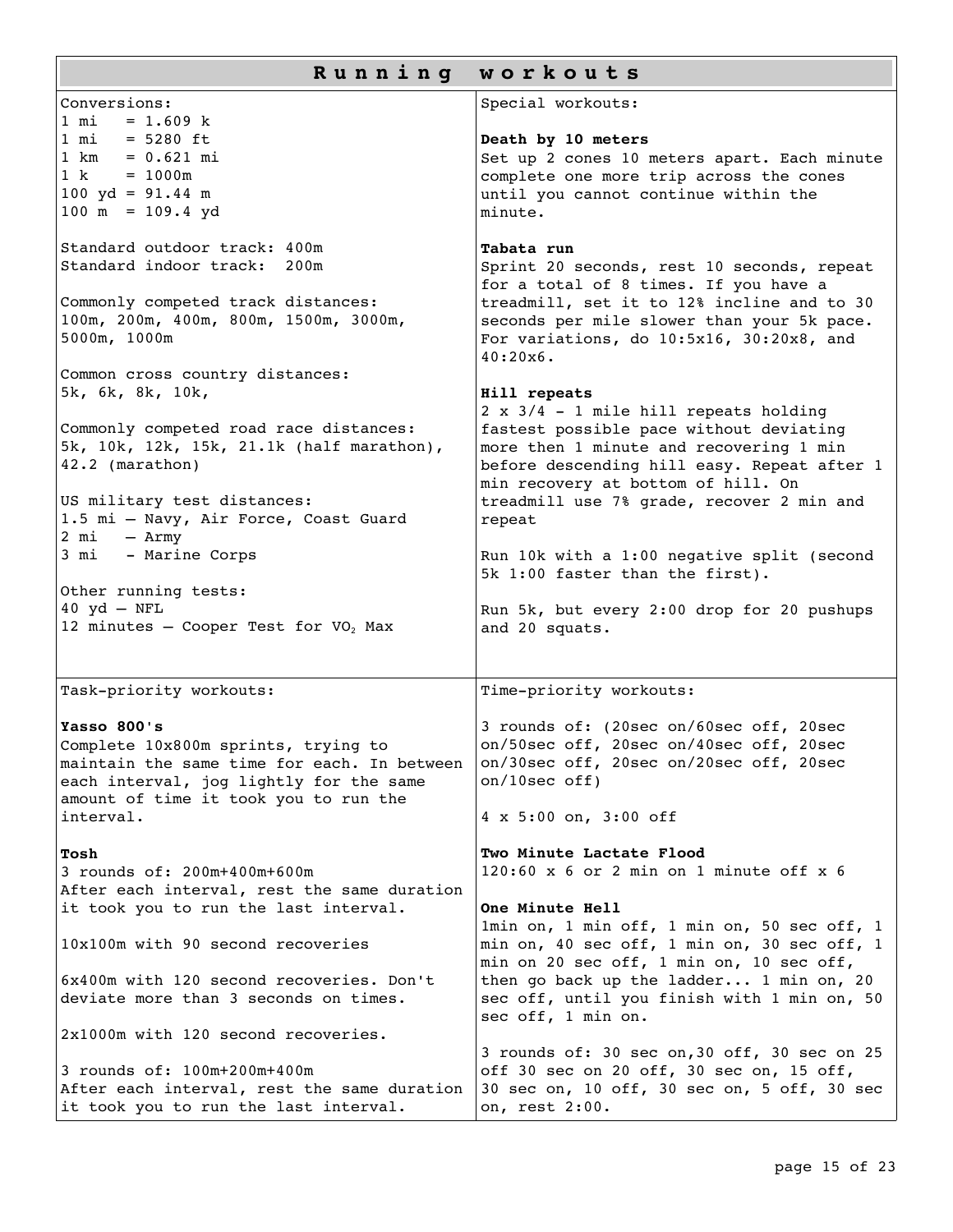| Running workouts                                                                                                                                                        |                                                                                                                                  |  |
|-------------------------------------------------------------------------------------------------------------------------------------------------------------------------|----------------------------------------------------------------------------------------------------------------------------------|--|
| Task-priority workouts:                                                                                                                                                 | Time-priority workouts:                                                                                                          |  |
| 8 min of 100m on 30 sec, Rest 4 min then. 4<br>min of 100m sprints on 30sec, Rest 2 min<br>then, 2 min of 100m sprints on 30 sec.                                       | 3 rounds of: 1min on, 1min off, 2 min on, 2<br>min off, 3 min on 3min off.                                                       |  |
| 10 x 200m with 5 times the recovery (if it                                                                                                                              | 8 rounds of: 80 seconds on, 40 seconds off                                                                                       |  |
| takes 40 seconds to run the 200m then you<br>recover $3:20$ )                                                                                                           | 3 rounds of: 5 seconds on, 10 seconds off,<br>20 seconds on, 10 seconds off, 10 seconds<br>on, 10 seconds off, 30 seconds on, 10 |  |
| 2 x 800m holding best possible pace. Not<br>slowing more then 3 sec. 2 min recoveries +<br>2 x 1k holding best possible pace. Not                                       | seconds off, 15 seconds on, 10 seconds off,<br>25 seconds on, 10 seconds off.                                                    |  |
| slowing more then 4 sec. 2 min recoveries                                                                                                                               | 90 Second Ladder<br>90 sec on, 1 min off, 90 sec on, 45 sec                                                                      |  |
| 1 mile time trial, rest 2:00, 2x400m at<br>time trial pace, rest 1:00 in between                                                                                        | off, 90 sec on, 30 sec off, 90 sec on, 15<br>sec off, 90 sec on, 30 sec off, 90 sec on,<br>45 sec off, 90 sec on.                |  |
| $4 \times 800$ m with $2:00$ rests                                                                                                                                      | Lactate Shuttle                                                                                                                  |  |
| $2x1000m$ with $2:00$ rests                                                                                                                                             | 5:00 on, 2:30 off, 6:00 on, 3:00 off, 7:00<br>on.                                                                                |  |
| 4x400m with 5:00 rests                                                                                                                                                  |                                                                                                                                  |  |
| 8x200m with 2:00 rests                                                                                                                                                  |                                                                                                                                  |  |
| 8 rounds of: 100 yard sprints. The focus is<br>to run at maximal speed for all 8 sprints.<br>Rest 45 seconds between sprints.                                           |                                                                                                                                  |  |
| 10 rounds of 50 yard sprints. The focus is<br>to run at maximal speed for all 10 sprints.<br>Rest 30-45 seconds between sprint. Run at<br>90-100% effort on all sprints |                                                                                                                                  |  |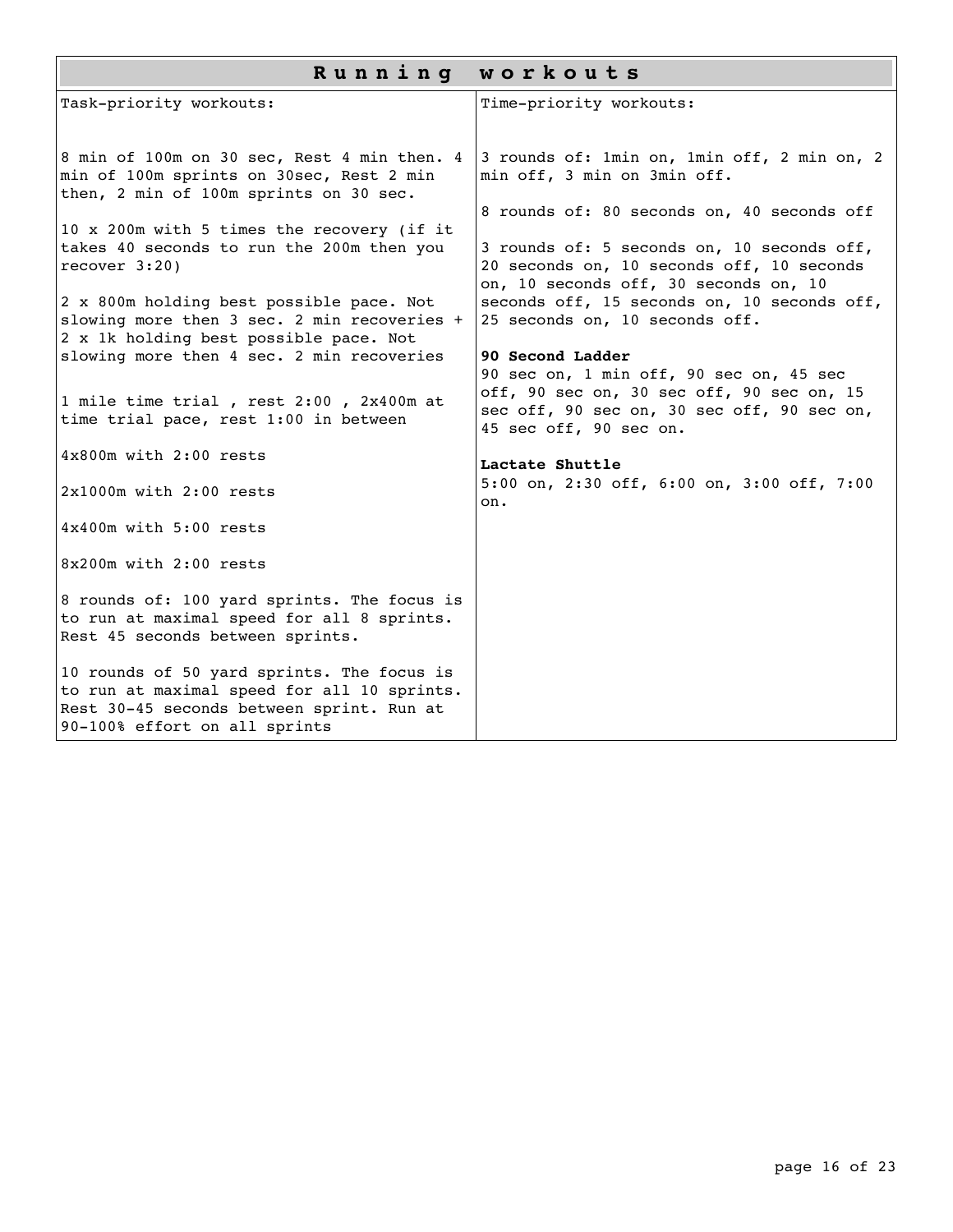## **E n d u r a n c e c h a l l e n g e s**

Long workouts designed to test and build mental strength. Only recommended for an athlete who is looking for an endurance challenge and can handle high volume.

#### **Burpee Mile**

Cover 1600m through burpees. Your chest must touch the ground on each burpee, and you may jump as far forward as you wish on each jump. The next burpee must be completed precisely where your feet land. I have heard it takes about 700-800 burpees and 75-100 minutes for a reasonably fit male. Some have suggested wearing gloves. Scaling to 400m or 800m can be a challenge for those not ready for the full mile. (Source: Shane Skowron)

#### **Triple Murph**

Complete 3 Murphs in one session (1 mile, 100 pullups, 200 pushups, 300 squats, 1 mile.) First Murph is completed with weighted backpack or flak vest, partitioned 5/10/15. Second Murph is completed without partitions. Third Murph is partitioned 5/10/15. (Source: crossfit.com / Shane Skowron)

#### **The 500 Challenge**

500 pullups 500 pushups 500 situps 500 flutterkicks 500 squats Complete in one session. You may break it up any way you wish. (Source: TSQ)

#### **1,500 Rep WOD**

10 rounds of: 100 jump ropes 10 burpees 10 situps 10 pushups 10 squats 10 pullups (Source: Crossfit Houston)

### **The Longest Mile**

400m of burpees 400m walking lunges 400m bear crawl 400m reverse straight-legged bear crawl (Source: Shane Skowron)

#### **Painstorm XXIV**

Run 100m 50 burpees Run 200m 100 pushups Run 300m 150 walking lunges Run 400m 200 squats Run 300m 150 walking lunges Run 200m 100 pushups Run 100m 50 burpees (Source: CF London / CF Central Scotland / BrandX CF)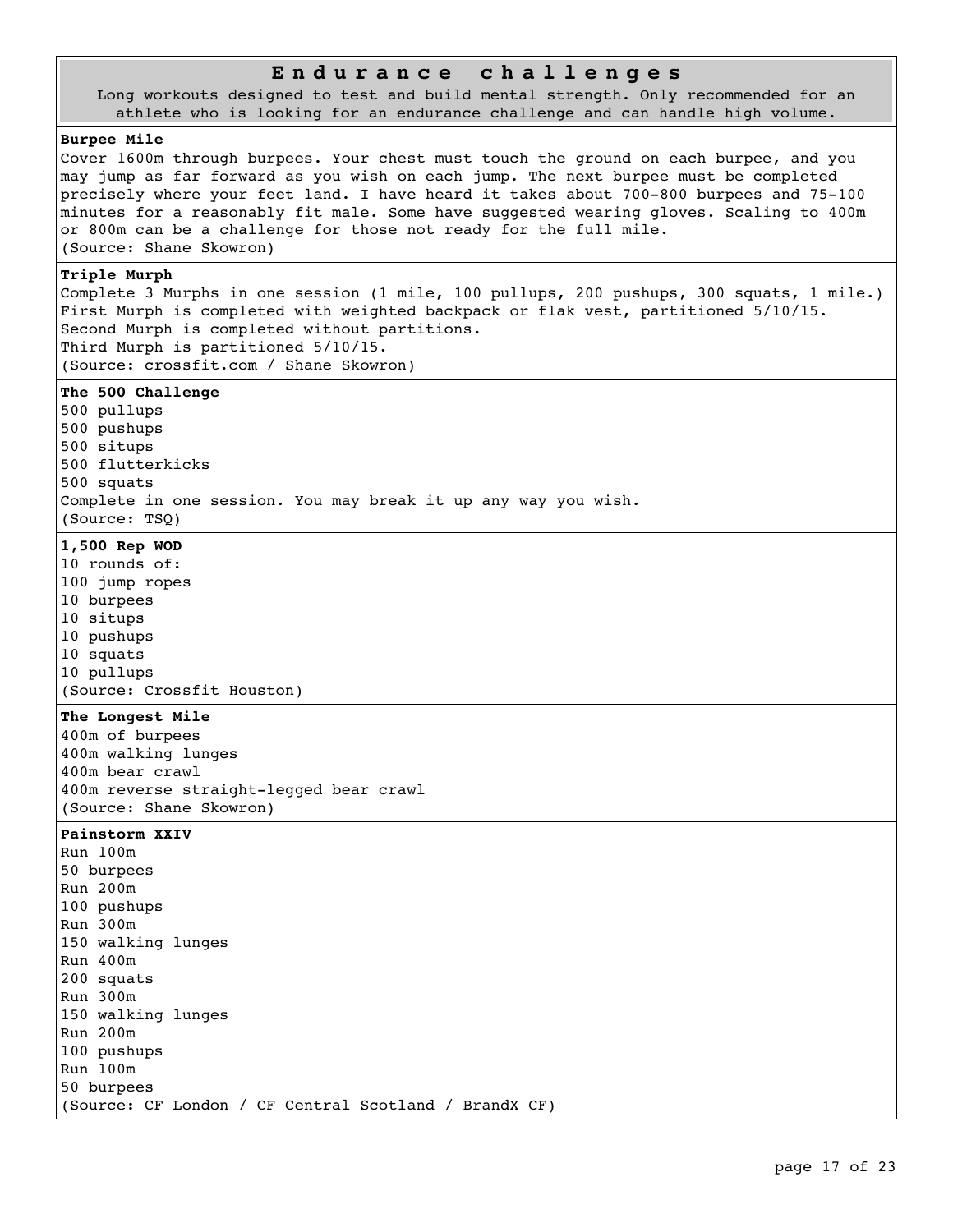### **E n d u r a n c e c h a l l e n g e s**

Long workouts designed to test and build mental strength. Only recommended for an athlete who is looking for an endurance challenge and can handle high volume.

#### **Frenzy**

10 rounds of: Max burpees 1:00 Max pullups 1:00 Max tuck jumps 1:00 Max jumping jacks 1:00 Max distance running 2:00 (Source: Shane Skowron)

## **Station 4:00**

There are 5 stations. At each station you will perform the movement at maximum intensity for the specified amount of time, cycling through the stations in the order given. The workout takes 4 hours to complete. Station A: running Station B: burpees Station C: pullups Station D: squat jumps Station E: bear crawl or lunges Round 1: 5:00 at each station, for total of 25:00. Round 2: 12:00 at each station, for total of 1:00:00. Round 3: 30:00 at each station, for total of 2:30:00. Round 4: 1:00 at each station, for total of 5:00. (Source: Shane Skowron)

**Filthy Fifteen Miles** 60 rounds of:

```
Run 400m
3 handstand pushups
2 pistols
```
1 muscleup (Source: Shane Skowron)

| October Breeze          | (8 hours to complete.)                                                       |
|-------------------------|------------------------------------------------------------------------------|
| 110 minutes:            | March. Optionally with rucksack weighing 50#.                                |
| 15 minutes:             | Eat, hydrate, stretch, change clothes if necessary.                          |
| 60 minutes:             | Run at half marathon pace.                                                   |
| 60 minutes:             | Complete 1000 walking lunges.                                                |
| 30 minutes:             | 5 rounds: ring dips $1:00$ , rest $1:00$ , ring pushups $1:00$ , rest $1:00$ |
| 60 minutes:             | Run at half marathon pace.                                                   |
| 15 minutes:             | Eat, hydrate, stretch, change clothes if necessary.                          |
| 30 minutes:             | Complete Angie, max intensity.                                               |
| 15 minutes:             | Sprint 10x100m with 1:00 rests.                                              |
| 15 minutes:             | Complete 100 burpees.                                                        |
| 30 minutes:             | 4 rounds: 50 squats, 5 muscleups. Sub 3/3 for MU if necessary.               |
| 30 minutes:             | 500 situps.                                                                  |
| 10 minutes:             | Run 1 mile allout.                                                           |
| (Source: Shane Skowron) |                                                                              |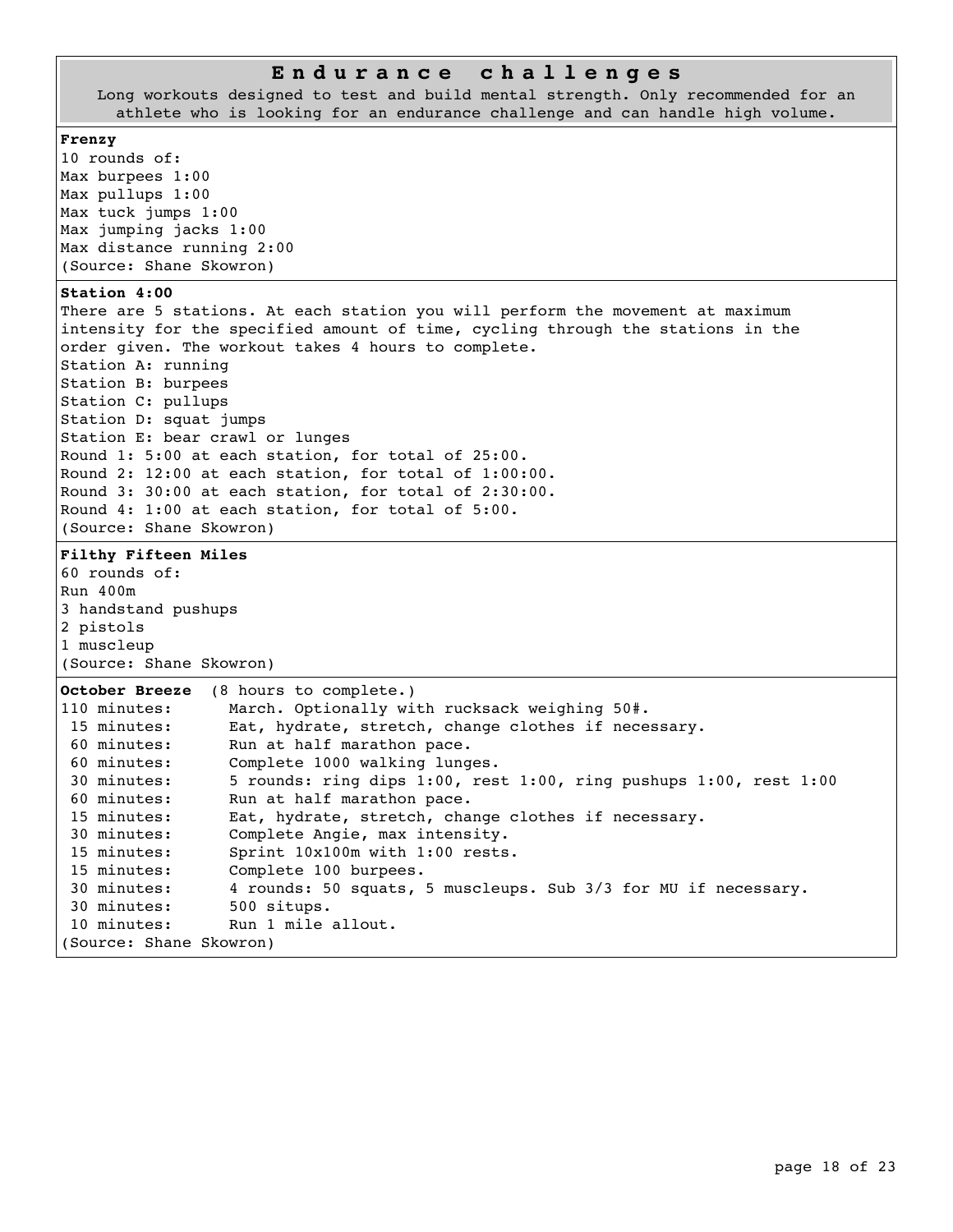## **E n d u r a n c e c h a l l e n g e s**

Long workouts designed to test and build mental strength. Only recommended for an athlete who is looking for an endurance challenge and can handle high volume.

#### **Long ladder of doom**

Begin with 2 MU, then do 4 pistols + 2 MU, then 6 OAP + 4 pistols + 4 MU, continuing to the rest of the workout at 30.

2 muscle-up 4 pistols 6 one-armed pushups 8 L-pullups 10 toes to bar 12 skin the cats 14 ring dips 16 5 foot broad jumps 18 pushups 20 air squats 22 box jumps 24 lunges 26 double unders 28 burpees 30 jingle-jangles

(Source: Shane Skowron)

**A Frogman's Christmas** 100 dead hang pull-ups 250 push-ups 500 sit-ups run 3 miles

Source: NSC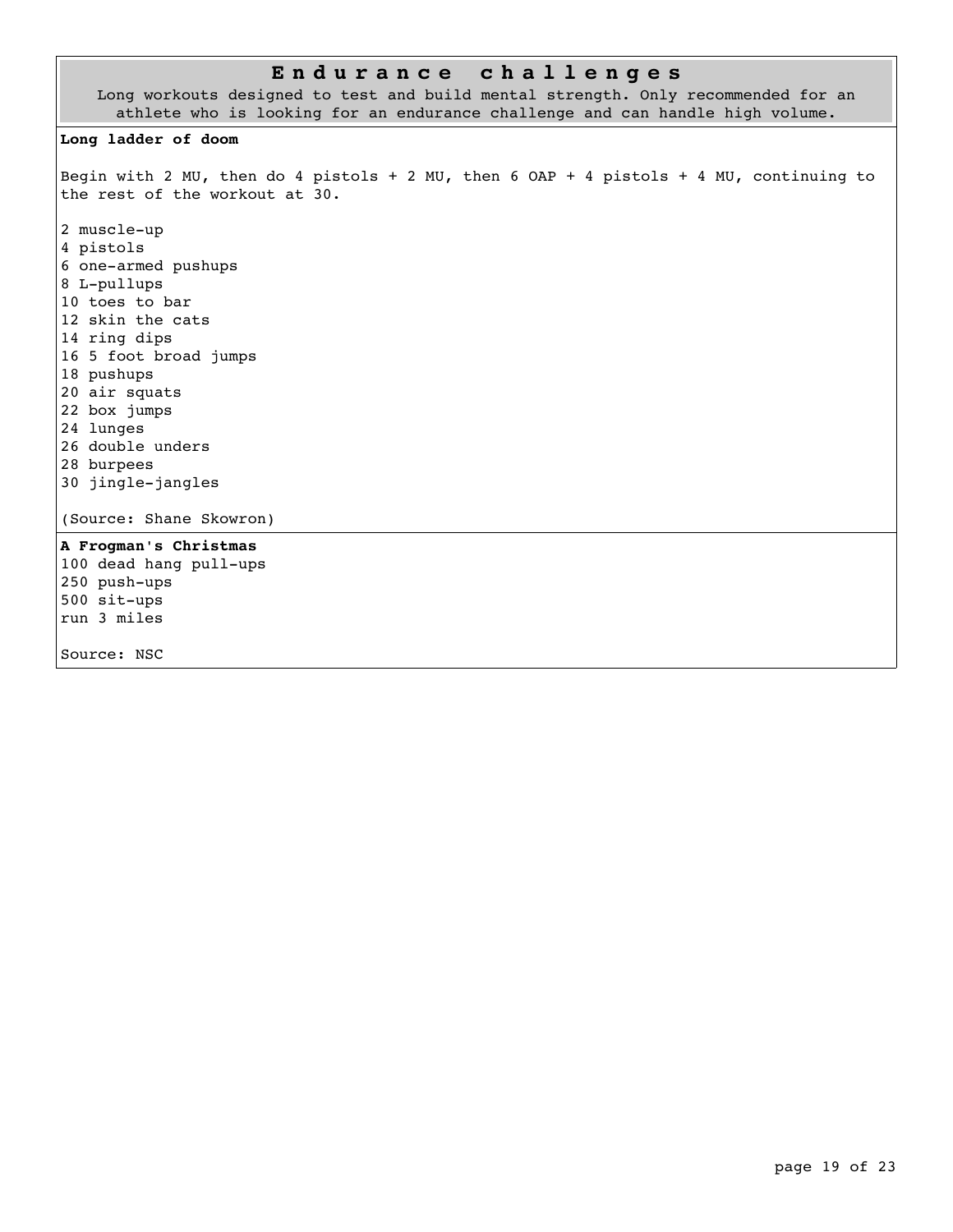### **Scaling suggestions**

Suggestions for modifying workouts for those unable to do them as prescribed.

A word on numbers: It is better to reduce numbers than range of motion. If a workout calls for multiple rounds, cut out the numbers within the rounds, not the number of rounds so that it will provide a similar metabolic effect. If it is a time-priority workout, it is good to reduce the total time allotted.

Air squats: There is no sub. Work on your air squat.

Double unders: One sub is to do singles with double the numbers, though this does nothing to actually develop the double under. Ideally you want to practice it after the substitution.

Handstand pushups: Static handstand holds for a specified number of seconds is a decent sub if you don't have the strength to do a HSPU. Another good sub is incline pushups, done with feet propped high on a wall, side of pool, or piece of furniture.

Knees to elbows: Bring knees to armpits, chest, or as high as you can. Alternatively if you don't have a pullup bar, you can do strict V-Ups or abmat situps.

L-Pullup: Do a strict pullup followed by a straight hanging leg raise.

Lunges: There is no sub. Work on your lunges.

Muscle-ups: Sub is 3 pullups + 3 dips. In order to develop the strength needed to complete a muscle-up, a better sub is 3 chest-to-bar false-grip ring pullups + 3 deep ring dips.

Pistols: Use a wall for balance. Hold a counter weight in your hand if it helps. If you cannot do a pistol, do air squats with a jump as high as you can on each one.

Pushups: Can be done on knees. It is better to lower the numbers and do them full range of motion rather than reduce the range of motion to get in the full number.

Pullups: Appropriate sub in a metcon is body rows on rings or a bar. Choose an appropriate height so that doing more than a few body rows difficult so that you build up the requisite strength. If you have body bands, hook them on the bar and under your foot. Jumping pullups (standing on a box about 9 inches under the bar) can be effective. Doing slow negatives will also build up requisite strength. Stand on a chair that allows you to have your chin over the bar, hold onto the bar, lift your legs up, and slowly release as far down as you can.

Ring dips: A good substitution is 3 bar dips for every 1 ring dip. If you don't have dipping bars, you can use two adjacent chairs, or you can get on a chair to a pullup bar and do bar dips with a pronated grip. Static holds on rings can also be effective.

Running: Nothing substitutes running. However burpees, box jumps, single-unders, and double-unders can provide a similar metabolic effect.

Toes to bar: See knees to elbows.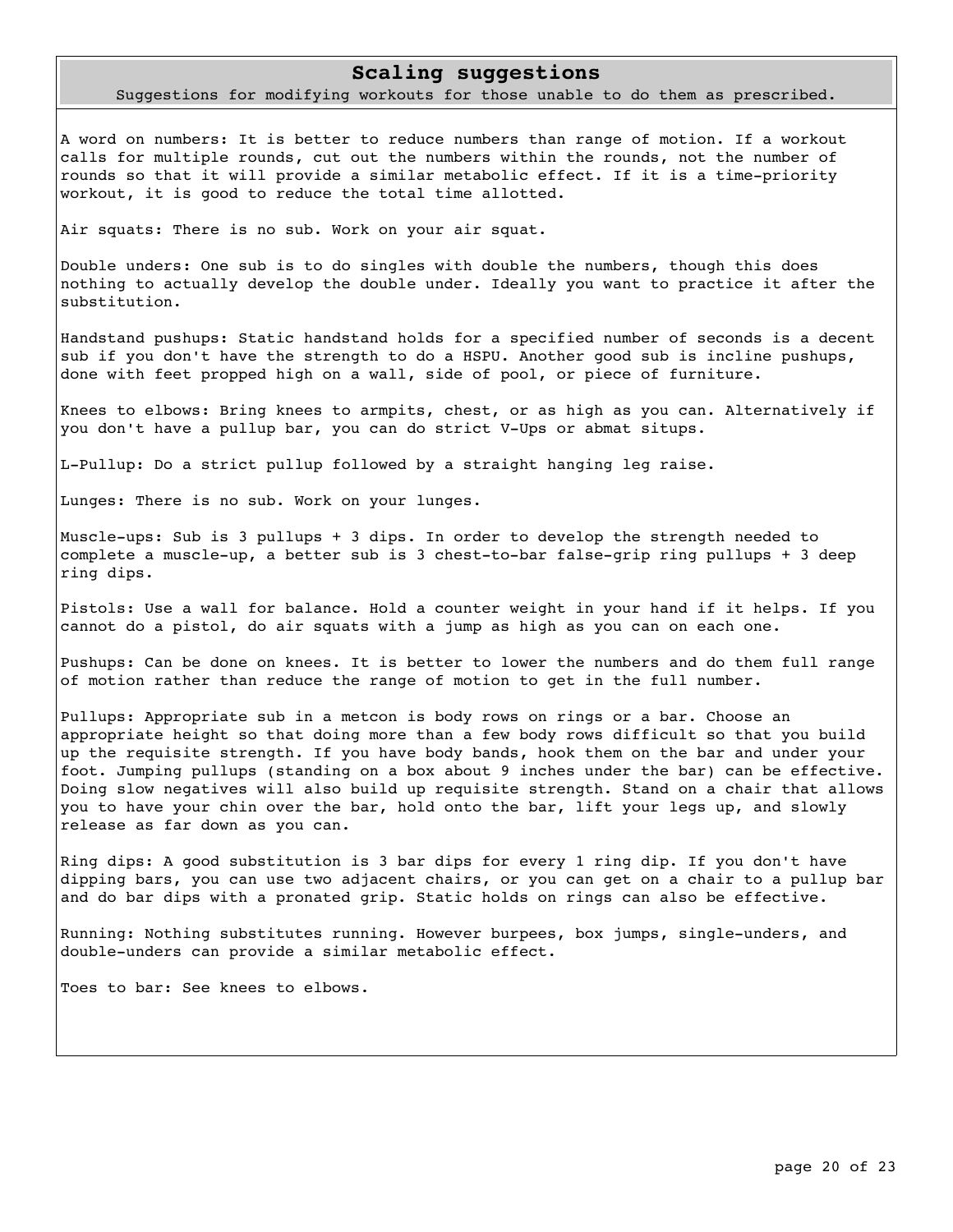#### **L i s t o f b o d y w e i g h t e x e r c i s e s**

A list of the most common movements you could do with little or no equipment. Air squat (aka squat) Arm hauler (lie face down, touch arms to thighs, then touch them together overhead) Body row, bar Body row, rings Back flip Back lever Bear crawl, bent knee Bear crawl, knee locked Bear crawl, reverse Bodyblaster (burpee + pullup + knees to elbows) Box jump Broad jump (aka frog hop) Burpee Burpee, with forward motion jump Burpee, belushi (rotate 180 degrees on jump) Burpee jack (plank jack to jumping jack) Burpee-pullup Burpee-pullup-knees to elbows (aka bodyblasters) Calf raises Dip, bar, kipping Dip, bar, strict Dip, rings, kipping Dip, rings, strict Dirty dog (on hands and knees, lateral raise right leg then left leg) Donkey kick (on hands and knees, kick each leg behind you) Double-under Elbow lever Flutterkick Frog hop (aka broad jump) Frog hop, with partner (aka leapfrogs) Front lever Gasser, full (run 4x48m) Gasser, half (run 2x48m) Gasser, quarter (run 1x48m) Good morning darlings (lie on back, hold legs in air 6", spread legs apart and together) Handstand pushup Handstand walking Hanging leg raises Hanging leg raises, twisting Human flag Inch worms (from pushup position, walk up to 90 degrees and then walk hands back down) Inverted burpee (starting supine, kip up, then kick-up to handstand) Isometric air squat Jingle-jangle (5 meter run and return trip) Leaning rest (isometric pushup) Leg lever (lie on back, raise legs 6") L-sit, rings L-sit, hang from bar L-sit, from ground Lunge, walking Lunge, backward walking Kip-up (lie flat supinated, jump to standing up) Knees to elbows Mountain climber (on hands and feet, alternate legs to touch armpit and full extension) Muscle-up, rings, kipping Muscle-up, rings, strict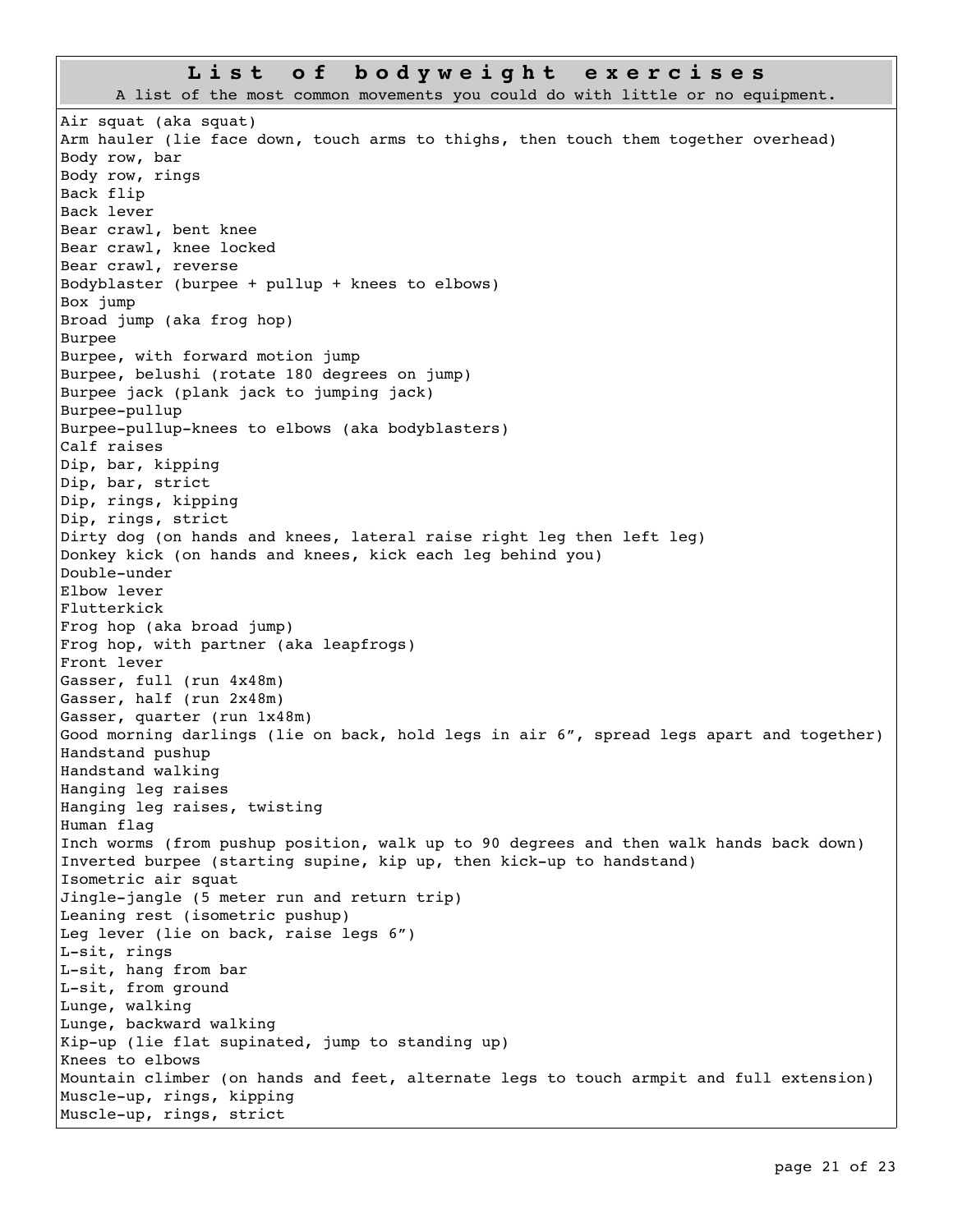## **L i s t o f b o d y w e i g h t e x e r c i s e s**

A list of the most common movements you could do with little or no equipment.

Muscle-up, bar, kipping Muscle-up, bar, strict Pistol (aka one-legged squats) Pistol, hopping Pistol, jumping onto box Plank Plank walkup Pullup, chest to bar, kipping Pullup, chest to bar, strict Pullup, clapping Pullup, false grip Pullup, jumping from box Pullup, mountain climber, strict (alternating grips) Pullup, narrow grip strict Pullup, pronated kipping Pullup, pronated, strict Pullup, supinated kipping Pullup, supinated strict Pullup, wide grip kipping Pullup, wide grip strict Pushup, alligator (walk 1 step each push) Pushup, chest-slapping Pushup, clapping Pushup, diamond Pushup, dive bombers Pushup, elevated on rings Pushup, fingertips Pushup, one-armed Pushup, one-armed, one-legged Pushup, on knees (aka girl pushup) Pushup, planche Pushup, standard chest to ground Pushup, wide Running Single-under (aka jump rope) Situp, feet anchored, hands over chest Situp, feet anchored, swinging arms Situp, feet unanchored, swinging arms Situp, feet unanchored, hands behind head Step-up Superman (lie face down and lift hands and legs off ground as high as you can) Skin the cat (360 vertical rotation on rings) Toes to bar Tuck jump (jump and bring knees to chest) V-up (lie on back, touch fingertips to toes) Wheel barrow (partner exercise) Windshield wipers (knees to bar + twist left + twist right)